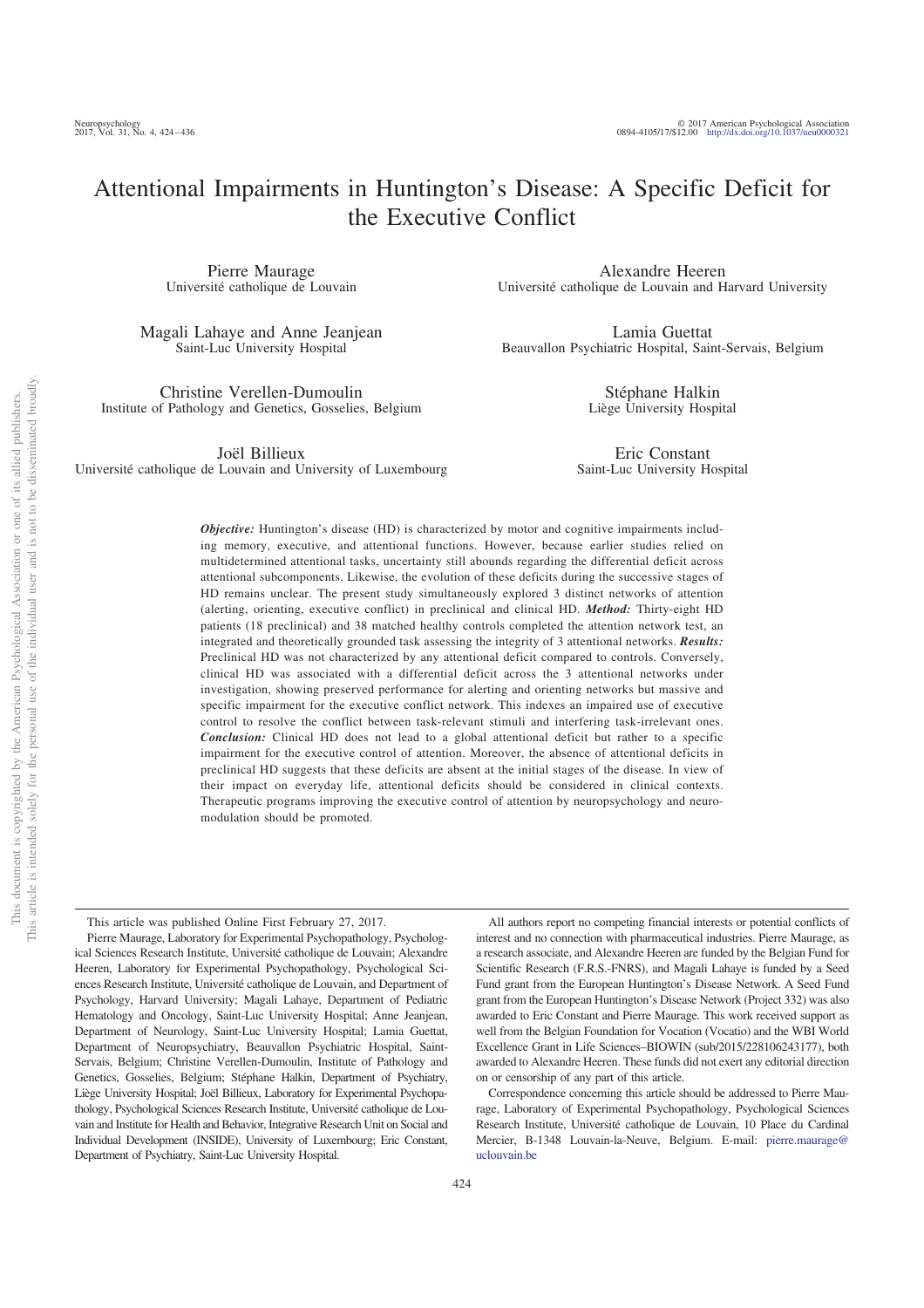#### *General Scientific Summary*

Huntington's disease (HD) centrally leads to motor dysfunction but is also characterized by cognitive deficits. Attentional abilities, while important for efficient cognitive functioning, have not been fully explored in HD, and their differential impairment between pre-clinical and clinical HD has not been determined. We measured attentional abilities in pre-clinical and clinical HD, with a task separately exploring alerting (i.e., sustaining a readiness state to be prepared for incoming stimuli), orienting (i.e., selecting the incoming information by engaging, disengaging, and shifting attentional resources) and executive control (i.e., top-down control of attention and conflict resolution) attentional networks. Results showed that clinical HD is associated with a specific impairment for executive control, while alerting and orienting are preserved. No deficits for attentional networks were observed in pre-clinical HD, suggesting that attentional deficits might differentiate the successive stages of HD, and that rehabilitation programs focusing on executive control should be developed in clinical HD.

*Keywords:* Huntington's disease, attentional networks, executive control, attention network test

*Supplemental materials:* http://dx.doi.org/10.1037/neu0000321.supp

Huntington's disease (HD) is a genetic neurodegenerative disease mainly associated with massive motor impairments (Van Duijn, Kingma, & van der Mast, 2007). At the cerebral level, these movement disorders are related to progressive neurodegeneration in basal ganglia, particularly in the striatum and its spiny projections toward globus pallidus and substantia nigra (Fusco et al., 1999; Ross & Tabrizi, 2011; Sapp et al., 1997). However, the brain deficits go far beyond motor regions: White matter atrophy is observed from early disease stages (Reading et al., 2005), followed by marked brain atrophy in the thalamus, hypothalamus, and occipital cortex as well as in frontal regions (Eidelberg & Surmeier, 2011; Rosenblatt, 2007; Wolf & Klöppel, 2013). These cerebral modifications lead to wide-range cognitive impairments in preclinical (i.e., asymptomatic persons carrying the HD's gene) and clinical (i.e., symptomatic individuals presenting motor, cognitive, and/or psychiatric impairments) patients (Ross & Tabrizi, 2011; Sturrock & Leavitt, 2010). Accordingly, clinical HD patients exhibit impaired visuomotor (Aron et al., 2003; Say et al., 2011), memory (Lawrence et al., 1996), and executive (Beglinger et al., 2010; Beste, Saft, Andrich, Gold, & Falkenstein, 2008) processes. Yet evidence remains inconsistent in preclinical HD, particularly regarding executive impairments (Brandt et al., 2008; O'Rourke et al., 2011).

Of critical importance for practitioners, these cognitive alterations result in a significant burden for patients through lower educational and professional achievement, everyday occupational impairments, and reduced treatment compliance (Beglinger et al., 2012; Paulsen & Long, 2014). Therefore, a comprehensive understanding of these cognitive alterations is needed and would help clinicians to select appropriate therapeutic targets whose restoration may improve patients' everyday life. Moreover, such advances may help to identify potential neurocognitive biomarkers of disease progression acting as a tipping point in the preclinical to clinical transition (Stout et al., 2011). The discrepancies observed in earlier studies and the use of multidetermined neuropsychological tasks (Brandt et al., 2008) currently hamper the identification of such cognitive biomarkers. However, as recently proposed (Dumas, van den Bogaard, Middelkoop, & Roos, 2013), attentional processes are an underexplored but promising way to differentiate preclinical and clinical HD (Bachoud-Lévi et al., 2001; Lemiere, Decruyenaere, Evers-Kiebooms, Vandenbussche, & Dom, 2004), thus constituting a potential candidate to become a cognitive biomarker.

Accordingly, a dissociated pattern with marked attentional dysfunction in clinical HD but preserved attentional processes in preclinical HD has been proposed. Whereas early works had spotted largescale attentional dysfunctions in clinical HD (e.g., Sprengelmeyer, Lange, & Hömberg, 1995), recent ones have more specifically indicated impaired visuospatial (Bublak, Redel, & Finke, 2006), divided (Thompson et al., 2010), selective (Georgiou-Karistianis et al., 2012), and sustained (Duff et al., 2010) attention, thus confirming large-range attentional impairments in HD. Several studies have further illuminated that clinical HD is associated with preserved attention orientation (Beste et al., 2008) but impaired ability in the voluntarily disengagement of attentional focus (Couette, Bachoud-Levi, Brugieres, Sieroff, & Bartolomeo, 2008; Georgiou, Bradshaw, Phillips, & Chiu, 1996) and in the inhibitory control of attention (Henderson et al., 2011). This proposal that clinical HD would mostly be related to impairments for the executive control of attention is consistent with neuroimaging results, because this ability relies on the integrity of frontal regions and frontostriatal circuits, known to be impaired in HD (Georgiou-Karistianis et al., 2012; Wolf & Klöppel, 2013).

In contrast, individuals with preclinical HD did not evidence such a deficit (Lemiere et al., 2004; Malejko et al., 2014), despite some inconsistent results (Verny et al., 2007; Wolf et al., 2011). Yet, most of these studies did not compare preclinical and clinical HD. Moreover, the four studies including such a comparison yielded inconsistent findings. On the one hand, two studies (Peretti et al., 2008; Peretti, Peretti, Chouinard, & Chouinard, 2010) depicted preserved exogenous but impaired endogenous attention in clinical and preclinical HD, which was interpreted as a specific deficit for voluntary attentional abilities. On the other hand, Hart et al. (2012) showed distinct performances in a sustained attention task, namely reduced attentional control in clinical HD with no deficit in preclinical HD. These results have been recently confirmed by a 3-year follow-up study showing a linear decrease of attentional performance in clinical HD over time, whereas preclinical HD patients were able to maintain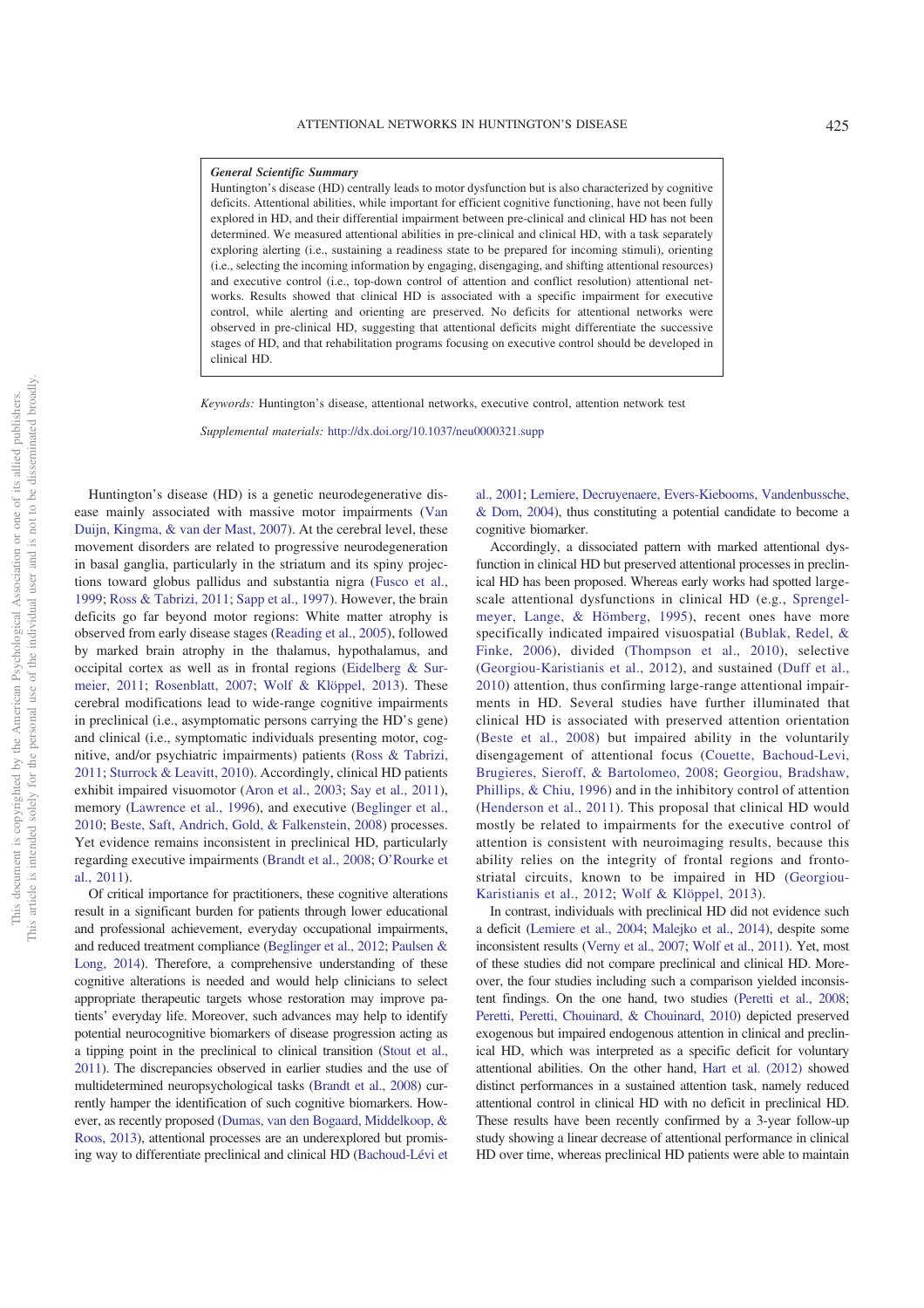a preserved performance (Hart et al., 2015). Despite their useful insights, these studies focused on a specific and basic component of attention, so their generalizability toward other attentional subsystems remains unknown. More globally, earlier studies comparing preclinical and clinical HD did not control for psychopathological comorbidities (despite their influence on attention; Heeren, Maurage, & Philippot, 2015; Lyche, Jonassen, Stiles, Ulleberg, & Landrø, 2011). Finally, earlier studies did not propose an integrated task simultaneously evaluating the different attentional subcomponents. Using such an integrated task in preclinical and clinical HD would thus constitute an important step toward the understanding of this impairment.

The attention network test (ANT; Fan, McCandliss, Sommer, Raz, & Posner, 2002), based on a cognitive model of attention (Petersen & Posner, 2012; Posner & Petersen, 1990), constitutes an effective tool to simultaneously explore various attentional subcomponents. Indeed, it provides an integrated assessment of three independent networks: (a) *alerting,* that is, reaching and sustaining a global high sensitivity or readiness state to be prepared for incoming stimuli; (b) *orienting,* that is, selecting the incoming information by engaging, disengaging, and shifting the attentional resources from one stimulation to another; and (c) *executive conflict*, that is, top-down control of attention and conflict resolution. By evaluating these three components simultaneously, this task allows the direct exploration of the differential deficit across attentional subcomponents. This model has been reinforced by a neuroscience approach that identified specific brain circuits associated with each network: superior temporal and thalamic activations for alerting; superior parietal lobule and fusiform gyrus activations for orienting; and thalamic, cingulate and superiorinferior frontal gyri activations for executive conflict (Fan, Mc-Candliss, Fossella, Flombaum, & Posner, 2005; MacLeod et al., 2010; Visintin et al., 2015).

The ANT has been widely used to characterize attentional deficits in neuropsychiatric (Maurage, de Timary, Billieux, Collignon, & Heeren, 2014; Orellana, Slachevsky, & Peña, 2012) and neurological (Fernández et al., 2011; Fernandez-Duque & Black, 2006; Urbanek et al., 2010) disorders but also recently in movement disorders such as Wilson's and Parkinson's diseases (associated to alerting and orienting impairments, respectively; Han et al., 2014; Zhou et al., 2012). This task is thus a reliable tool to explore the differential attentional impairments across neuropsychiatric and neurological syndromes, but it has not to date been applied to HD. The main aim of the present study was thus to measure attentional processes in preclinical and clinical HD with the ANT. In view of earlier studies showing executive functions deficits in clinical HD (Dumas et al., 2013) and suggesting a specific deficit for attentional control (Couette et al., 2008; Henderson et al., 2011), it can be hypothesized that clinical HD will be associated with attentional impairments, particularly for the executive conflict network. This hypothesis is reinforced by the fact that this attentional network mostly relies on thalamic and frontal areas (Fan et al., 2005), which are particularly affected by HD neurodegeneration (Eidelberg & Surmeier, 2011; Wolf & Klöppel, 2013). Conversely, preclinical HD might show a global preservation of attention, because attentional functions appear quite preserved in this population (Malejko et al., 2014).

#### **Method**

# **Participants**

Thirty-eight individuals (15 women) with a genetically confirmed HD diagnostic (Huntington's disease participants [HDPs]) were recruited in four Belgian hospitals. Participants were first contacted by their general practitioner or neurologist, who explained the aims of the study. Then they were referred to the principal investigator. All participants were over 18 years of age, had a family history of HD, and completed a genetic blood test assessing the HD's cytosine–adenine– guanine (CAG) expansion. HD is characterized by elongated CAG repeat on at least one allele of the chromosome 4 on the Huntingtin gene (Roos, 2010). All participants presented an expansion of at least 36 CAG repeats. Among them, 18 were at preclinical stage  $(HDP-)$  and 20 were at clinical stage  $(HDP+)$ . The disease stage was assessed according to Roos's (2010) criteria. Among those with HDP $-$ , 15 were at the A2 stage (i.e., gene carrier, premanifest stage) and three were at the A3 stage (i.e., transition phase, ongoing changes at behavioral and motor levels). Among those with  $HDP+$ , 12 were at the B1 stage (i.e., Clinical Stage I, with initial neurological, cognitive, and psychiatric symptoms, with chorea being the most prominent symptom) and eight were at the B2 stage (i.e., Clinical Stage II, with generalized motor disturbance and increased cognitive– psychiatric symptoms). The mean illness duration among patients with HDP+ was 7.04 years ( $SD = 5.57$ ). The mean number of CAG repeats of the longest allele was  $41.8$  (*SD* = 3.20) in HDPand  $43.74$  (*SD* = 3.89) in HDP+. Moreover, a clinical evaluation of the psychological, social, and occupational abilities of the patients was conducted by a neurologist through the Clinical Global Impression scale (CGI; Guy, 1976), a widely used tool with a scale ranging from 1 (*normal*) to 7 (*among the most ill patients*). In HDP-, CGI scores were between 1 *(normal)* and 2 *(borderline;*  $M = 1.20$ ,  $SD = .41$ ). In HDP+, CGI scores were between 3 (*mildly ill*) and 5 (*markedly ill*;  $M = 4.35$ ,  $SD = .67$ ). Patients were matched for age, gender, and education with 38 control participants (CPs). Two subgroups of CP were determined (CP $-$ ,  $CP+$ ), respectively matched with the HDP- and HDP+ groups. Groups' characteristics appear in Table 1. Exclusion criteria for both groups included major medical problems, neurological disease other than HD, and psychiatric disorder, as assessed through the Mini International Neuropsychiatric Interview (Sheehan et al., 1998). Education level was assessed according to the number of years of education completed since starting primary school.

## **Materials and Measurements**

**Questionnaires.** Validated self-completion questionnaires were used to assess depression (the French version of the second edition of the Beck Depression Inventory; Beck, Steer, & Brown, 1998) and trait-anxiety (State and Trait Anxiety Inventory; Spielberger, Gorsuch, Lushene, Vagg, & Jacobs, 1983).

**Attentional task.** The ANT was administered to determine the efficiency of three independent attentional networks: alerting, orienting, and executive control (Fan et al., 2002). Participants had to determine as fast and accurately as possible the direction of a central arrow (the target) by pressing the corresponding button (left or right) on a mouse. These targets were preceded by a cue,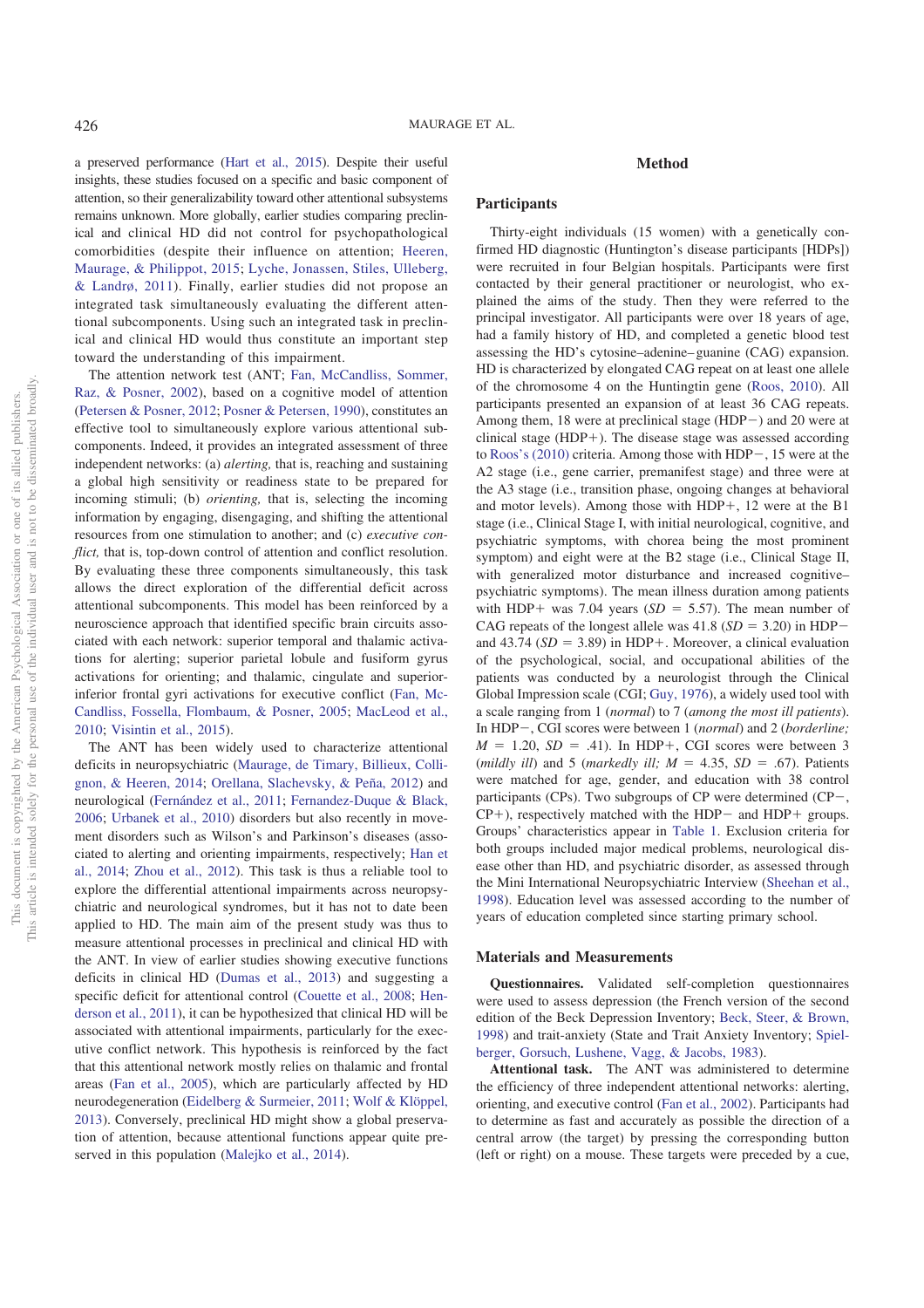| $\frac{1}{2}$                         |                                         |             |                                                                                                    |                           |            |            |  |  |  |  |
|---------------------------------------|-----------------------------------------|-------------|----------------------------------------------------------------------------------------------------|---------------------------|------------|------------|--|--|--|--|
|                                       | Huntington's Disease Participants (HDP) |             |                                                                                                    | Control Participants (CP) |            |            |  |  |  |  |
| Variable                              |                                         |             | HDP+ $(n = 20)$ HDP- $(n = 18)$ All HDP $(n = 38)$ CP+ $(n = 20)$ CP- $(n = 18)$ All CP $(n = 38)$ |                           |            |            |  |  |  |  |
| Demographic measures                  |                                         |             |                                                                                                    |                           |            |            |  |  |  |  |
| Age: $M(SD)$                          | 49.1(11.3)                              | 40.4(14.3)  | 44.9 (13.4)                                                                                        | 49.6(15.7)                | 39.4(15.0) | 44.8(16.0) |  |  |  |  |
| Gender ratio (F/M)                    | 8/12                                    | 7/11        | 15/23                                                                                              | 8/12                      | 7/11       | 15/23      |  |  |  |  |
| Educational level (in years): $M(SD)$ | 10.9(3.6)                               | 13.2(2.7)   | 11.9(3.3)                                                                                          | 12.1(2.8)                 | 12.0(4.2)  | 12.0(3.5)  |  |  |  |  |
| Psychopathological measures: $M(SD)$  |                                         |             |                                                                                                    |                           |            |            |  |  |  |  |
| Beck Depression Inventory             | 13.4(9.1)                               | 12.2(8.9)   | 12.8(8.9)                                                                                          | 11.9(6.4)                 | 10.8(6.1)  | 11.4(6.2)  |  |  |  |  |
| <b>Trait Anxiety Inventory</b>        | 43.3(10.4)                              | 45.1 (11.3) | 44.1(10.7)                                                                                         | 40.3(8.5)                 | 43.1(8.8)  | 41.6(8.7)  |  |  |  |  |

*Demographic and Psychopathological Measures for Clinical (HDP*"*) and Preclinical (HDP*!*) Huntington's Disease Participants and Matched Controls (CP+ and CP-, Respectively)* 

*Note.*  $F/M = \text{female/male}.$ 

Table 1

with four possible cue types (see Figure 1A): no cue, center cue (an asterisk replacing the fixation cross), double cue (two asterisks, respectively appearing above and below the fixation cross), or spatial cue (an asterisk appearing above or below the fixation cross and indicating the location of the upcoming target). Moreover, flankers were located on each side of the target, with three possible



*Figure 1.* Description of the attention network test used to explore the three attentional networks (alerting, orienting, executive conflict) in Huntington's disease, presenting the four possible cues (Panel A), the six possible targets (Panel B), and a trial example (Panel C; i.e., neutral trial preceded by a double cue, the correct response being "right"). Adapted from Fan, McCandliss, Sommer, Raz, and Posner (2002).

flanker types (see Figure 1B): two arrows in the same direction as the target (congruent condition), two arrows in the opposite direction of the target (incongruent condition), or two lines (neutral condition). Each trial was as follows (see Figure 1C): (a) a central fixation cross (random duration,  $400 - 600$  ms); (b) a cue (100 ms); (c) a central fixation cross (400 ms); (d) a target and its flankers, appearing above or below the fixation cross (lasting until the participant responded or for 1,700 ms); (e) a central fixation cross (lasting for 3,500 ms minus the sum of the first fixation period's duration and the reaction time [RT)]). RT (ms) and accuracy (percentage of correct responses) were recorded for each trial.

The ANT comprised 288 trials, divided in three blocks of 96 trials each (with a short break between blocks). There were 48 possible trials, based on the combination of four cues (no cue, center cue, double cue, spatial cue), three flankers (congruent, incongruent, neutral), two directions of the target arrow (left, right), and two localizations (upper or lower part of the screen). Trials were presented in a random order, and each possible trial was presented twice within a block. The task was programmed and presented using E-Prime 2 Professional (Psychology Software Tools, 2012).

#### **Procedure**

The task was completed individually in one 45-min session in a quiet, dimly lit room. Participants were provided with full details regarding the aims of the study and the procedure to be followed, and they signed the written informed consent. Each participant was then provided with the instructions on the computer screen. These instructions were emphasized by the experimenter, and then a training session consisting of 24 randomly selected trials began. Finally, the experimenter recalled the instructions and answered the remaining questions before starting the experiment. The distance between participants' eyes and the screen was 50 cm, and the target stimuli subtended a visual angle of about 4° in the horizontal field. After the experimental task, participants filled in the questionnaires and were debriefed individually. This study was approved by the Ethical Committee of the Université catholique de Louvain (Belgium) and conducted according to the Declaration of Helsinki (World Medical Association, 2013). Participants received compensation (25 euros) for their participation. This experiment was part of a larger project investigating neurocognitive and emotional deficits in HD (e.g., Maurage et al., 2016).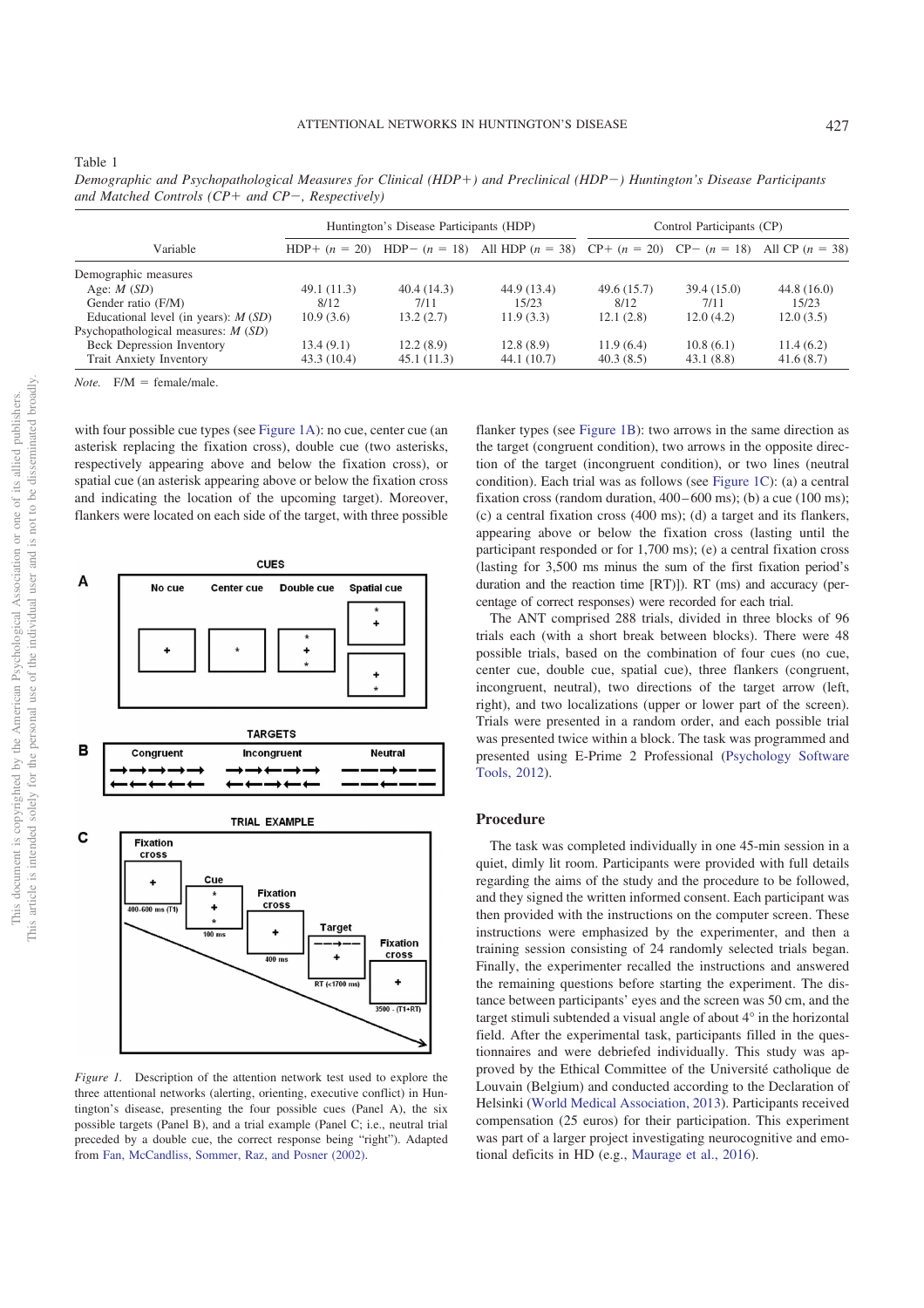#### **Data Preparation and Analytic Plan**

**Power analysis.** An a priori power analysis was conducted to determine the appropriate total sample size for testing hypotheses with the primary outcome variable. We expected, based on previous studies on cognition in preclinical and clinical HD (Finke et al., 2007; Harrington et al., 2014; Peretti et al., 2010; Wolf et al., 2011), a medium effect size of Cohen's  $d = .50$ . Setting alpha at .05, and power  $(1 - \beta)$  at .80 on a repeated-measures design, the power analysis (G! Power 3.1.3; Faul, Erdfelder, Lang, & Buchner, 2007) indicated that a total sample size of 17 individuals per group would yield adequate power, thus confirming that the chosen design and sample size had enough statistical power to test our hypothesis.

**Statistical analyses.** We addressed outliers and errors in the experimental tasks as follows. First, trials with incorrect responses were excluded (5.58% of trials). Second, RTs lower than 200 ms or greater than 2,000 ms were removed from analyses (.007% of the remaining trials). Third, RTs of more than 2 *SD*s below or above each participant's mean for each experimental condition were excluded as outliers (.024% of the remaining trials). Data analyses were performed following the approach pioneered by Fan and his colleagues (Fan et al., 2002, 2009) and increasingly used by others (e.g., Heeren et al., 2014; Moriya & Tanno, 2009; Sommerfeldt et al., 2016; Tortella-Feliu et al., 2014). Because a preliminary analysis showed no difference in RT or accuracy according to the direction (left or right) and localization (upper or lower) of the arrow, these trials were thus merged, leading to 24 trials for each of the 12 experimental conditions (four cues  $\times$  three flankers).

Clinical HD groups were older than preclinical ones due to the progressive nature of HD-related disorders (see Table 1). Two types of analyses were thus conducted to explore the differential attentional impairment across the successive stages of the disease while taking this age difference (known to influence attentional processes; Deiber, Ibañez, Missonnier, Rodriguez, & Giannakopoulos, 2013; Mahoney, Verghese, Goldin, Lipton, & Holtzer, 2010) into account: (a) a direct comparison between HD subgroups (i.e., preclinical HDP $-$  and clinical HDP $+$ ) with the inclusion of age as a covariate and (b) a comparison between each HD group (preclinical  $HDP-$  and clinical  $HDP+$ ) and its respective control group ( $CP-$  and  $CP+$ ), matched for age, gender, and education. First, for each subgroup comparison, general  $2 \times 4 \times 3$  analyses of variance (ANOVAs) were performed separately for RT and accuracy with Group (HDP- vs. HDP+; HDP- vs.  $CP-$ ; HDP+  $vs.$  CP+) as between-subjects variable and Cue (no cue, central cue, double cue, spatial cue) and Flanker (congruent, incongruent, neutral) as within-subject variables.

We then computed the *alerting* effect by subtracting the mean (i.e., RT or accuracy score) for double-cue trials from the mean for no-cue trials (no cue  $-$  double cue), the *orienting* effect by subtracting the mean for spatial-cue trials from the mean result for center-cue trials (center cue - spatial cue), and the *executive conflict* effect by subtracting the mean for congruent trials (summed across cue types) from the mean for incongruent trials  $(Incongruent - Congruent)$ . For both the alerting and orienting effects, greater subtraction scores for RT (and lower for accuracy) indicated greater efficiency. In contrast, greater subtraction scores for RT (and lower for accuracy) on executive conflict indicated increased difficulty with executive control of attention (Fan et al., 2005). Consequently, a second general  $2 \times 3$  ANOVA was performed separately for RT and accuracy with Group as betweensubjects variable and Attention Network (alerting, orienting, executive conflict) as within-subject variable.

For each ANOVA, significant main effects and interactions were followed up by corrected post hoc independent-samples *t* tests. Independent-samples *t* tests were computed to explore group differences on control measures. Two-tailed Pearson's correlations were also performed to explore the links between experimental results and psychopathological variables. Because our main focus concerned the exploration of a potential deficit in HD, the Results section focuses on group comparison and the overall effects for each ANOVA (i.e., significant results not related to group differences) are reported in the online supplemental materials. Statistical analyses were performed using the SPSS 19 software package.

#### **Results**

## **Group Equivalence**

*HDP- versus HDP+:* As shown in Table 1, no significant difference was identified for gender,  $\chi^2(1, 38) = .005$ ,  $p = .999$ ; education,  $t(36) = 1.63$ ,  $p = .118$ ; depression,  $t(36) = .41$ ,  $p =$ .684; or anxiety,  $t(36) = .53$ ,  $p = .599$ . However, age was related to a significant group difference,  $t(36) = 2.09$ ,  $p = .043$ , HDP+ being significantly older than HDP-. Age was thus included as a covariate in the following HDP $-$  versus HDP $+$  comparisons.

 $HDP - versus CP -$ : No significant difference was observed for age,  $t(34) = .21$ ,  $p = .835$ ; gender,  $\chi^2(1, 38) < .001$ ,  $p = .99$ ; education,  $t(34) = .99$ ,  $p = .329$ ; depression,  $t(34) = .52$ ,  $p =$ .606; or anxiety,  $t(34) = .61$ ,  $p = .546$ .

 $HDP + versus CP +$ : No significant difference was described for age,  $t(38) = .12$ ,  $p = .905$ ; gender,  $\chi^2(1, 38) = 0$ ,  $p = 1$ ; education,  $t(38) = 1.13$ ,  $p = .266$ ; depression,  $t(38) = .58$ ,  $p =$ .565; or anxiety,  $t(38) = .98$ ,  $p = .333$ .

## **General Analysis**

A 2 (groups: HDP- and HDP+/HDP- and  $CP$ -/HDP+ and  $CP+$ , respectively for the three subgroup comparison)  $\times$  4 (cues: no cue, central cue, double cue, spatial cue)  $\times$  3 (flankers: congruent, incongruent, neutral) ANOVA was performed separately for RT and accuracy in each subgroup comparison. The means and standard deviations for each group in each experimental condition are presented in Table 2.

# **Reaction Times**

*HDP* – *versus HDP* + *:* A main group effect was identified,  $F(1, 1)$  $35) = 17.82, p < .001, \eta_p^2 = .38$ , because HDP+ presented longer RTs than did HDP-. A Group  $\times$  Flanker interaction was also detected,  $F(2, 70) = 4.26$ ,  $p = .018$ ,  $\eta_p^2 = .11$ . A between-groups post hoc comparison showed that HDP+ presented longer RTs than did HDP- for congruent,  $t(36) = 4.13$ ,  $p < .001$ ; incongruent,  $t(36) = 5.34$ ,  $p < .001$ ; and neutral,  $t(36) = 4.89$ ,  $p < .001$ , flankers. However, this group difference was significantly stronger for incongruent than for congruent,  $t(17) = 2.67$ ,  $p = .016$ , and neutral,  $t(17) = 2.54$ ,  $p = .021$ , flankers. Neither the Group  $\times$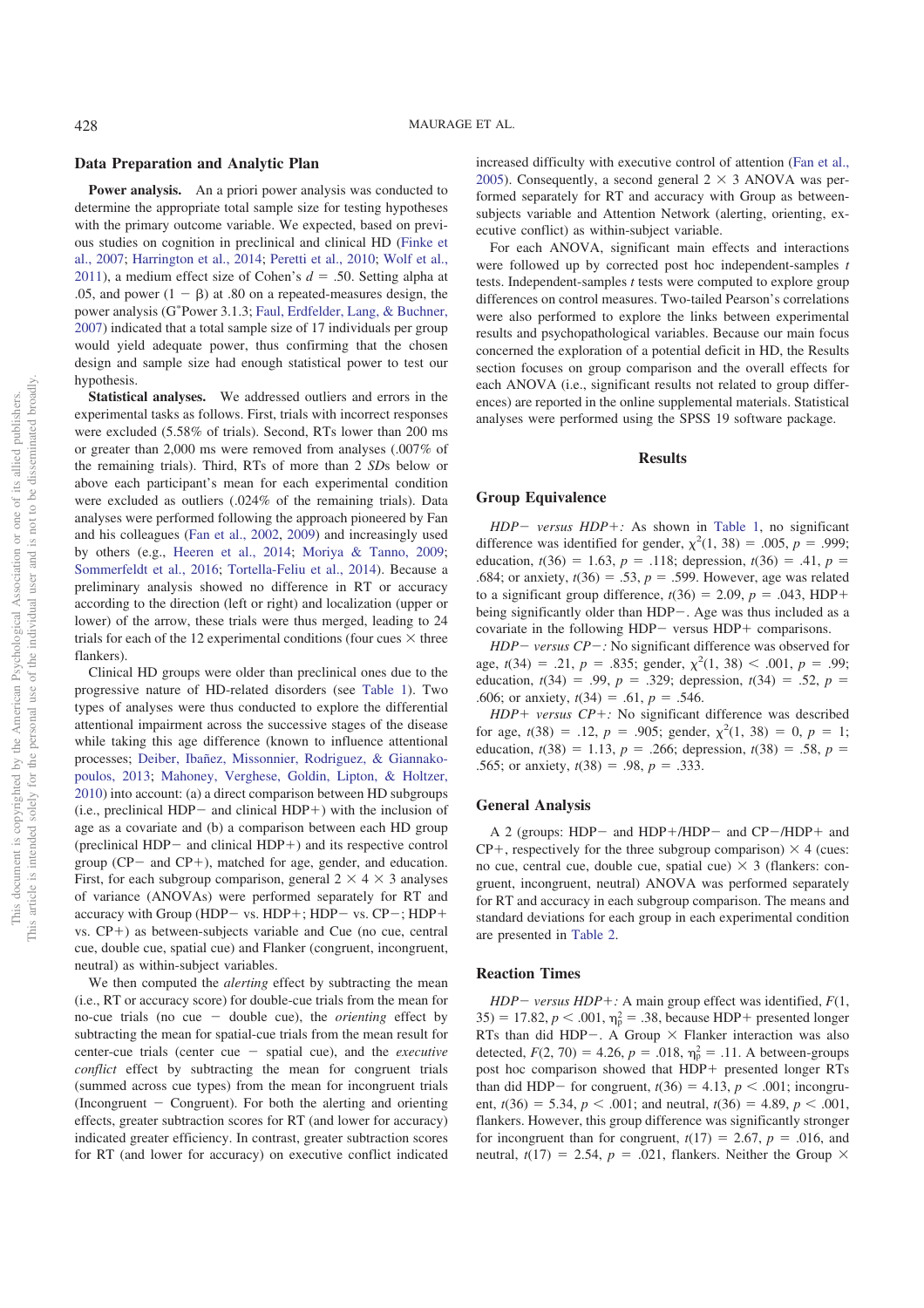| Variable              |                 | Huntington's Disease Participants (HDP) |                    | Control Participants (CP) |                 |                   |
|-----------------------|-----------------|-----------------------------------------|--------------------|---------------------------|-----------------|-------------------|
|                       | $HDP+ (n = 20)$ | HDP- $(n = 18)$                         | All HDP $(n = 38)$ | $CP+ (n = 20)$            | $CP - (n = 18)$ | All CP $(n = 38)$ |
| Congruent condition   |                 |                                         |                    |                           |                 |                   |
| Reaction time (ms)    |                 |                                         |                    |                           |                 |                   |
| No cue                | 850 (161)       | 663 (157)                               | 761 (183)          | 612(111)                  | 608 (113)       | 610(110)          |
| Center cue            | 831 (156)       | 624 (154)                               | 733 (185)          | 587 (114)                 | 581 (126)       | 584 (118)         |
| Double cue            | 809 (154)       | 612 (138)                               | 715 (176)          | 569 (106)                 | 571 (111)       | 570 (107)         |
| Spatial cue           | 785 (140)       | 592 (136)                               | 693 (168)          | 547 (107)                 | 553 (115)       | 550 (109)         |
| Accuracy $(\% )$      |                 |                                         |                    |                           |                 |                   |
| No cue                | 86.25 (15.60)   | 97.69 (4.78)                            | 91.67 (13.00)      | 99.17 (2.18)              | 99.54 (1.35)    | 99.34 (1.82)      |
| Center cue            | 90.62 (12.67)   | 97.68 (4.34)                            | 93.97 (10.19)      | 99.58 (1.28)              | 99.77 (.98)     | 99.67 (1.14)      |
| Double cue            | 91.87 (12.13)   | 98.15 (4.10)                            | 94.85 (9.66)       | 99.79 (.93)               | 99.77 (.98)     | 99.78 (.94)       |
| Spatial cue           | 90.21 (13.40)   | 98.61 (3.50)                            | 94.19 (10.77)      | 99.79 (.93)               | 99.31 (2.14)    | 99.56 (1.62)      |
| Incongruent condition |                 |                                         |                    |                           |                 |                   |
| Reaction time (ms)    |                 |                                         |                    |                           |                 |                   |
| No cue                | 1,034(153)      | 754 (151)                               | 902 (206)          | 703 (134)                 | 714 (133)       | 708 (132)         |
| Center cue            | 1,008(180)      | 742 (149)                               | 882 (212)          | 708 (140)                 | 717 (150)       | 712 (143)         |
| Double cue            | 1,001(181)      | 735 (157)                               | 875 (215)          | 713 (128)                 | 708 (157)       | 710 (140)         |
| Spatial cue           | 967 (192)       | 688 (143)                               | 835 (220)          | 642 (131)                 | 662 (155)       | 651 (141)         |
| Accuracy $(\% )$      |                 |                                         |                    |                           |                 |                   |
| No cue                | 71.25 (27.87)   | 92.59 (12.50)                           | 81.36 (24.23)      | 95.21 (5.28)              | 97.92 (2.58)    | 96.49 (4.39)      |
| Center cue            | 72.08 (28.58)   | 93.77 (10.52)                           | 82.36 (24.31)      | 95.42(6.18)               | 95.37 (7.94)    | 95.39 (6.97)      |
| Double cue            | 74.38 (26.98)   | 96.53 (9.07)                            | 84.87 (23.18)      | 96.87 (3.79)              | 96.06(6.31)     | 96.49 (5.08)      |
| Spatial cue           | 75.21 (27.85)   | 95.37 (7.13)                            | 84.76 (22.93)      | 97.50 (3.42)              | 96.53 (4.57)    | 97.04 (3.98)      |
| Neutral condition     |                 |                                         |                    |                           |                 |                   |
| Reaction time (ms)    |                 |                                         |                    |                           |                 |                   |
| No cue                | 834 (131)       | 652 (139)                               | 748 (162)          | 610(94)                   | 604(114)        | 607(103)          |
| Center cue            | 834 (129)       | 620 (139)                               | 733 (171)          | 582 (109)                 | 580 (123)       | 581 (114)         |
| Double cue            | 814 (109)       | 606 (131)                               | 715 (158)          | 584 (104)                 | 566 (116)       | 575 (108)         |
| Spatial cue           | 803 (137)       | 583 (157)                               | 699 (183)          | 551 (105)                 | 551 (114)       | 551 (108)         |
| Accuracy $(\% )$      |                 |                                         |                    |                           |                 |                   |
| No cue                | 89.58 (13.62)   | 99.31 (2.14)                            | 94.19 (11.03)      | 98.33 (2.10)              | 98.61 (2.02)    | 98.46 (2.04)      |
| Center cue            | 89.58 (13.00)   | 98.15 (4.79)                            | 93.64 (10.78)      | 99.17 (1.71)              | 99.77 (.98)     | 99.45 (1.43)      |
| Double cue            | 87.50 (15.71)   | 98.38 (4.08)                            | 92.65 (12.83)      | 99.58 (1.28)              | 99.31 (1.60)    | 99.45 (1.43)      |
| Spatial cue           | 90.00 (12.78)   | 98.38 (3.54)                            | 93.97 (10.37)      | 99.17 (2.18)              | 100(.00)        | 99.56 (1.62)      |

*Mean (and Standard Deviation) Reaction Time and Accuracy Measures for Clinical (HDP+) and Preclinical (HDP-) Huntington's Disease Participants and Matched Controls (CP+ and CP-, Respectively)* 

Cue,  $F(3, 105) = .27$ ,  $p = .847$ , nor the Group  $\times$  Cue  $\times$  Flanker,  $F(6, 210) = .99$ ,  $p = .433$ , interactions were significant.

*HDP* – *versus CP* – *:* No main group effect was observed,  $F(1, 1)$  $34$ ) = .74,  $p = .396$ , nor was there any interaction with cue,  $F(3)$ , 102) = .96,  $p = .415$ , or flanker,  $F(2, 68) = .61$ ,  $p = .546$ , or a Group  $\times$  Cue  $\times$  Flanker interaction,  $F(6, 204) = .08$ ,  $p = .998$ .

*HDP* + *versus CP* + *:* A main group effect was described,  $F(1,$  $38$ ) = 43.88,  $p < .001$ ,  $\eta_p^2 = .54$ , because HDP+ presented longer RTs than did CP+. A Group  $\times$  Flanker interaction was also detected,  $F(2, 76) = 7.01$ ,  $p = .002$ ,  $\eta_p^2 = .16$ . A between-groups post hoc comparison showed that HDP+ presented longer RTs than did CP+ for congruent,  $t(38) = 5.68$ ,  $p < .001$ ; incongruent,  $t(38) = 6.81, p < .001$ ; and neutral,  $t(38) = 6.67, p < .001$ , flankers. However, this group difference was significantly stronger for incongruent than for congruent,  $t(19) = 2.81$ ,  $p = .011$ , and neutral,  $t(19) = 2.93$ ,  $p = .008$ , flankers. No Group  $\times$  Cue,  $F(3)$ , 114) = .97,  $p = .409$ , or Group  $\times$  Cue  $\times$  Flanker,  $F(6, 228)$  = 1.76,  $p = .108$ , interactions were detected.

## **Accuracy**

 $HDP - \textit{versus } HDP +$ : The analysis revealed a main group effect,  $F(1, 35) = 10.28$ ,  $p = .002$ ,  $\eta_p^2 = .23$ , because HDP+

presented lower accuracy scores than did HDP-. A Group  $\times$ Flanker interaction was also observed,  $F(2, 70) = 8.65$ ,  $p < .001$ ,  $\eta_{\rm p}^2$  = .20. A between-groups post hoc comparison showed that  $HDP+$  presented lower accuracy than did  $HDP-$  for congruent,  $t(36) = 2.65$ ,  $p = .012$ ; incongruent,  $t(36) = 3.18$ ,  $p = .003$ ; and neutral,  $t(36) = 3.03$ ,  $p = .005$ , flankers. However, this group difference was significantly stronger for incongruent than for congruent,  $t(17) = 3.32$ ,  $p = .004$ , and neutral,  $t(17) = 2.95$ ,  $p = .009$ , flankers. No Group  $\times$  Cue,  $F(3, 105) = 1.09$ ,  $p = .357$ , or Group  $\times$  Cue  $\times$  Flanker,  $F(6, 210) = .57$ ,  $p = .754$ , interactions were identified.

*HDP* – *versus CP* – *:* No main group effect was described,  $F(1, 1)$  $34$ ) = 1.27,  $p = .268$ , nor was there any interaction with cue,  $F(3)$ , 102) = 1.26,  $p = .292$ , or flanker,  $F(2, 68) = .27$ ,  $p = .764$ , or a Group  $\times$  Cue  $\times$  Flanker interaction,  $F(6, 204) = 1.92$ ,  $p = .079$ .

 $HDP + versus CP +$ : The analysis revealed a main group effect,  $F(1, 38) = 13.88, p < .001, \eta_p^2 = .27$ , because HDP+ presented lower accuracy scores than did CP+. A Group  $\times$  Flanker interaction was also observed,  $F(2, 76) = 11.58$ ,  $p < .001$ ,  $\eta_p^2 = .23$ . A between-groups post hoc comparison showed that  $HDP + pre$ sented lower accuracy than did CP+ for congruent,  $t(38) = 3.49$ ,  $p = .002$ ; incongruent,  $t(38) = 3.99$ ,  $p < .001$ ; and neutral,  $t(38) =$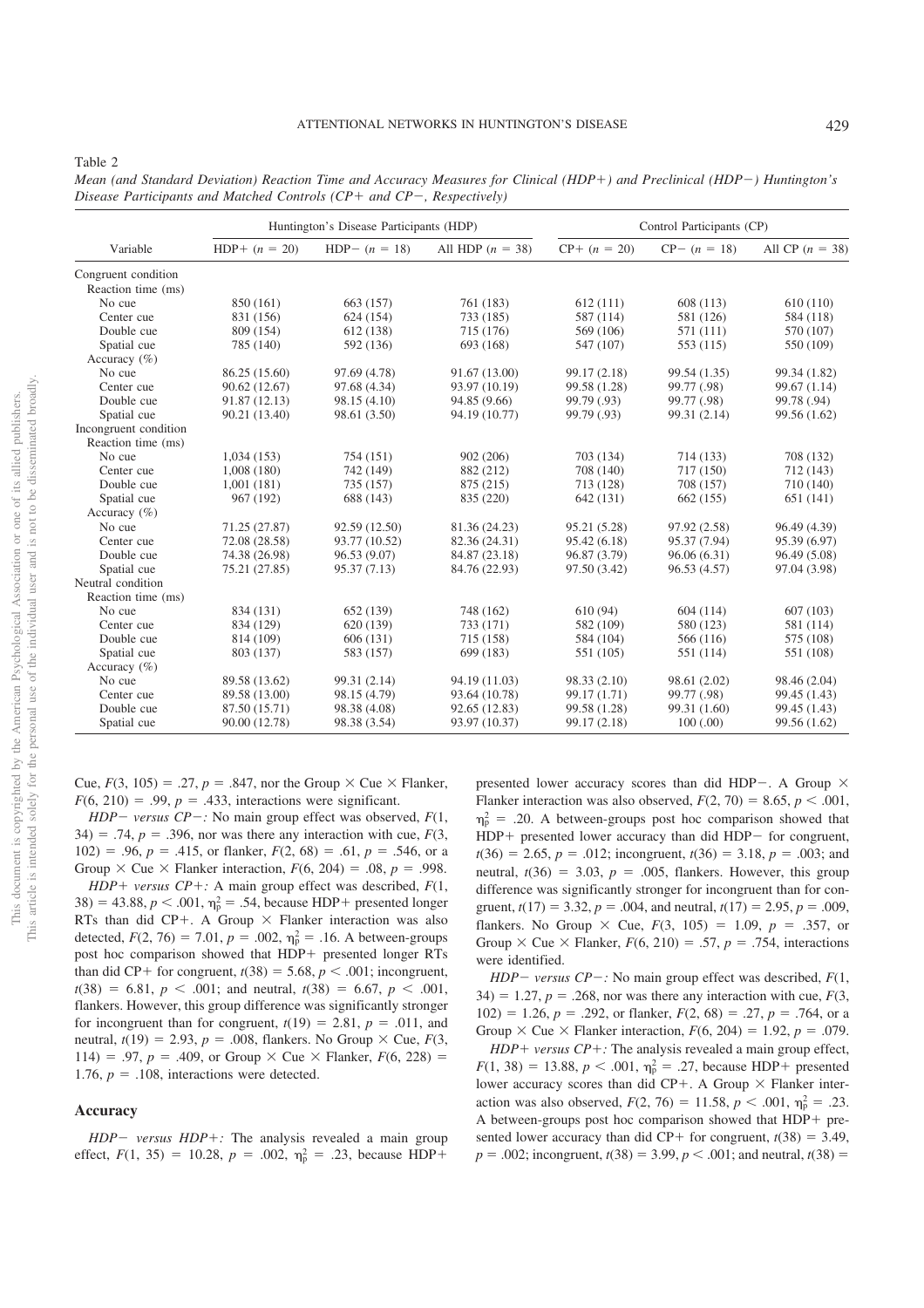3.64,  $p = .002$ , flankers, but this group difference was significantly stronger for incongruent than for congruent,  $t(19) = 3.73$ ,  $p =$ .001, and neutral,  $t(19) = 3.61$ ,  $p = .002$ , flankers. No Group  $\times$ Cue,  $F(3, 114) = .79$ ,  $p = .502$ , or Group  $\times$  Cue  $\times$  Flanker,  $F(6, 114) = .79$  $228$ ) = 1.24,  $p = .287$ , interactions were observed.

#### **Attentional Networks Analyses**

A 2 (groups: HDP- and HDP+/HDP- and  $CP$ -/HDP+ and  $CP+$ , respectively for the three subgroup comparison)  $\times$  3 (attentional networks: alerting, orienting, executive conflict) ANOVA was performed separately for RT and accuracy in each subgroup comparison. These results are illustrated in Figure 2.

**Reaction times.** *HDP* – *versus HDP* + *:* No main group effect was observed,  $F(1, 35) = 2.13$ ,  $p = .153$ . However, a Group  $\times$ Attentional Networks interaction emerged,  $F(2, 70) = 5.03$ ,  $p =$ .009,  $\eta_p^2 = .13$ . A between-groups post hoc comparison showed that, compared to  $HDP-$ ,  $HDP+$  presented higher RT subtraction scores for executive conflict,  $t(36) = 2.76$ ,  $p = .009$ , but not for alerting,  $t(36) = .87$ ,  $p = .390$ , or orienting,  $t(36) = .24$ ,  $p = .811$ .

*HDP* – *versus CP* – *:* No main group effect was described,  $F(1, 1)$  $34$ )  $\lt$  .001,  $p = .99$ , nor was there any Group  $\times$  Attentional Networks interaction,  $F(2, 68) = 1.03$ ,  $p = .362$ .

 $HDP + versus CP +$ : The analysis revealed a main group effect,  $F(1, 38) = 5.05, p = .03, \eta_p^2 = .12$ , because HDP+ presented higher RT subtraction scores than did CP+. A Group  $\times$  Attentional Networks interaction was also identified,  $F(2, 76) = 6.25$ ,  $p = .003$ ,  $\eta_p^2 = .14$ . A between-groups post hoc comparison showed that, compared to  $CP+$ , HDP+ were impaired for executive conflict,  $t(38) = 2.81$ ,  $p = .011$ , but not for alerting,  $t(38) =$ .54,  $p = .592$ , or orienting,  $t(38) = .59$ ,  $p = .559$ .

Accuracy.  $HDP - versus HDP +$ : A main group effect emerged,  $F(1, 35) = 8.98$ ,  $p = .005$ ,  $\eta_p^2 = .21$ , because HDP+ presented higher accuracy subtraction scores than did  $HDP-$ . A Group  $\times$  Attentional Networks interaction was also identified,  $F(2, 70) = 8.38, p = .001, \eta_p^2 = .19$ . A between-groups post hoc comparison showed that, compared to  $HDP-$ ,  $HDP+$  were impaired for executive conflict,  $t(36) = 3.11$ ,  $p = .004$ , but not for alerting,  $t(36) = .88$ ,  $p = .385$ , or orienting,  $t(36) = .09$ ,  $p = .929$ .

 $HDP - versus CP -$ : The analysis did not reveal a main group effect,  $F(1, 34) = 1.13$ ,  $p = .295$ , nor was there any Group  $\times$ Attentional Networks interaction,  $F(2, 68) = .35$ ,  $p = .706$ .

*HDP* + *versus CP* + *:* A main group effect was observed,  $F(1,$  $38$ ) = 11.16,  $p = .002$ ,  $\eta_p^2 = .23$ , because HDP+ presented higher accuracy subtraction scores than did CP+. A Group  $\times$  Attentional Networks interaction was also revealed,  $F(2, 76) = 9.48$ ,  $p < .001$ ,  $\eta_{\rm p}^2$  = .20. A between-groups post hoc comparison showed that, compared to  $CP+$ , HDP+ were impaired for executive conflict,  $t(38) = 3.73, p < .001$ , but not for alerting,  $t(38) = .85, p = .401$ , or orienting,  $t(38) = .22$ ,  $p = .827$ .

# **Complementary Analyses**

Complementary analyses were conducted to explore the influence of confounding factors (i.e., psychopathological measures, HD characteristics, and fatigue) on the experimental results:

1. *Influence of psychopathological factors:* Pearson's correlations were conducted in all groups among psychopathological factors (i.e., depression and anxiety measures) and experimental results (i.e., results for accuracy and RT in the three attentional networks). No significant correlation was observed (all  $ps > .05$ ).

- 2. *Link in the HD groups between disease intensity indices (CGI score, number of CAG repeats, disease duration, and disease stage) and experimental results:* No significant correlation was observed for the number of CAG repeats and for disease duration ( $p > .05$  for every correlation). However, for the CGI score as well as for disease stage, no significant correlations were observed for alerting and orienting (all  $ps > .05$ ), but the extent of executive control impairment was significantly correlated with the CGI score (RT:  $r = .37$ ,  $p = .011$ ; accuracy:  $r = .53$ ,  $p < .001$ ) and with disease stage (RT:  $r = .29$ ,  $p = .038$ ; accuracy:  $r = .23$ ,  $p = .041$ ).
- 3. *Influence of fatigue factor:* Because fatigue might differently affect groups and influence the results, experimental data were divided in three successive blocks, that is, Block 1 (first 96 trials of the task), Block 2 (Trials 97–192), and Block 3 (Trials 193–288), and the ANO-VAs related to attentional networks for each group comparison were recomputed with the inclusion of block as a three-level within-subject variable. As fully reported in the online supplemental materials, this analysis replicated the results observed in the initial ANOVA, and no significant main block effect or interaction with Group and Attentional Networks were observed on the results, showing that fatigue cannot account for the results.

#### **Discussion**

In this study, we proposed the first joint exploration of the three attentional networks in preclinical and clinical HD. We found that clinical HD does not lead to a global attentional deficit but rather to a specific impairment for executive control network, with preserved alerting and orienting networks. Clinical HD patients first showed globally increased RTs and reduced accuracy compared to preclinical HD patients and matched controls, indexing a general cognitive and visuomotor processing speed deficit, which is consistent with earlier results (Aron et al., 2003; Say et al., 2011). Of critical importance, the executive attentional subcomponent was significantly impaired in clinical HD, because these patients exhibited longer RTs for task-irrelevant stimuli than did preclinical patients and controls. Because this measure specifically reflects the RT delay provoked by the presence of nonpertinent flankers (in incongruent trials) compared to pertinent ones (in congruent trials), this indicates that those with clinical HD have difficulties to resolve the conflict between task-relevant information (i.e., the central arrow to be processed) and interfering distractors (i.e., the incongruent and irrelevant flankers). This RT delay is also present among controls, as observed earlier (Fan et al., 2009), but is significantly increased in clinical HD. Attentional deficits in clinical HD are thus related to a decreased ability to distinguish task-relevant and task-irrelevant stimuli, and to solve the conflict between these contradictory cues. This proposal is further reinforced by accuracy results showing reduced performance in clin-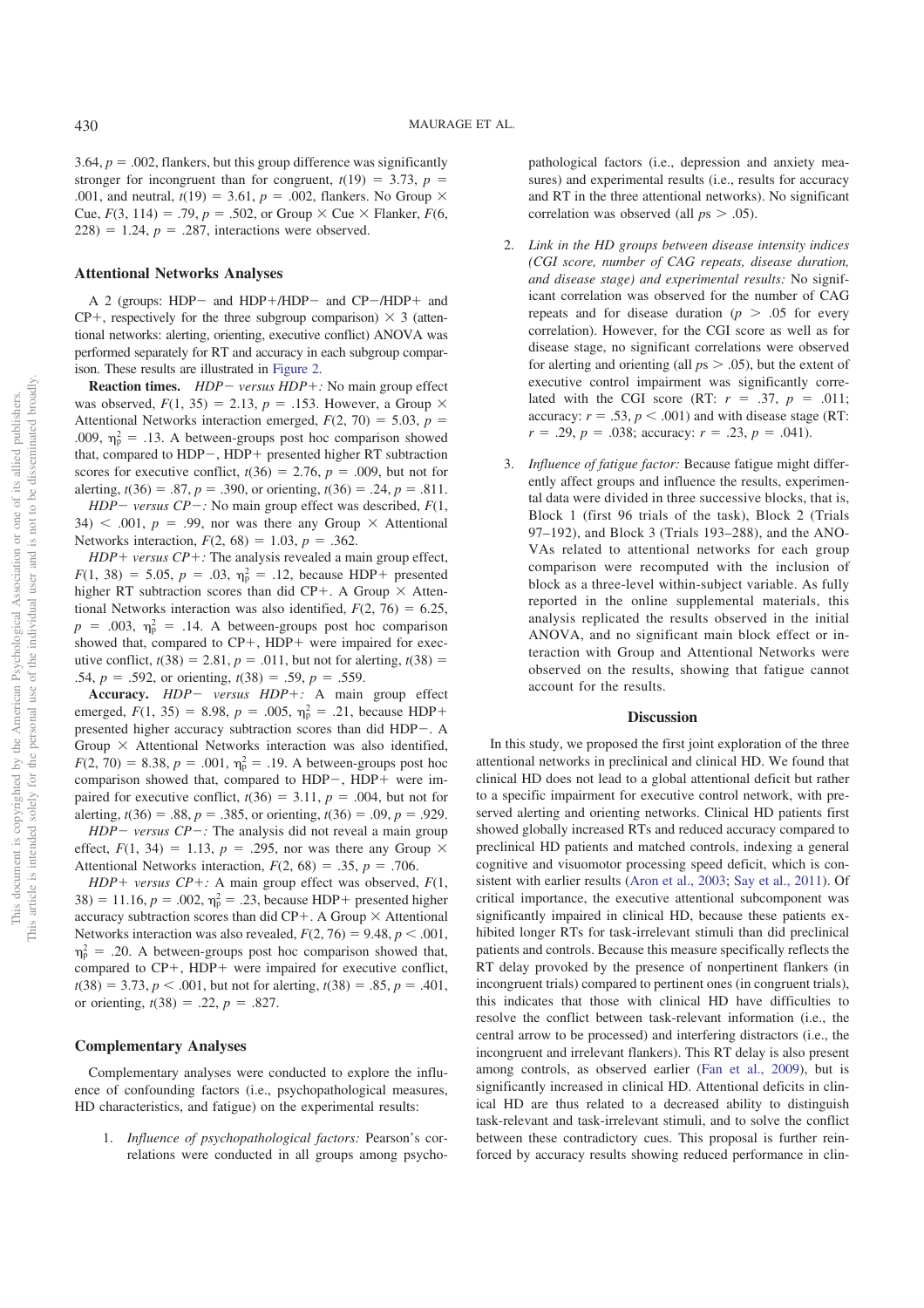

*Figure 2.* Clinical Huntington's disease participants (HDP+) and preclinical Huntington's disease participants (HDP-; Panel A), preclinical Huntington's disease participants (HDP-) and matched control participants  $(CP-;$  Panel B), and clinical Huntington's disease participants  $(HDP+)$  and matched control participants  $(CP+;$ Panel C) performance related to the indices computed on reaction times for the three attentional networks (alerting, orienting, executive conflict). Error bars represent standard errors of the mean.  $p < .05$ .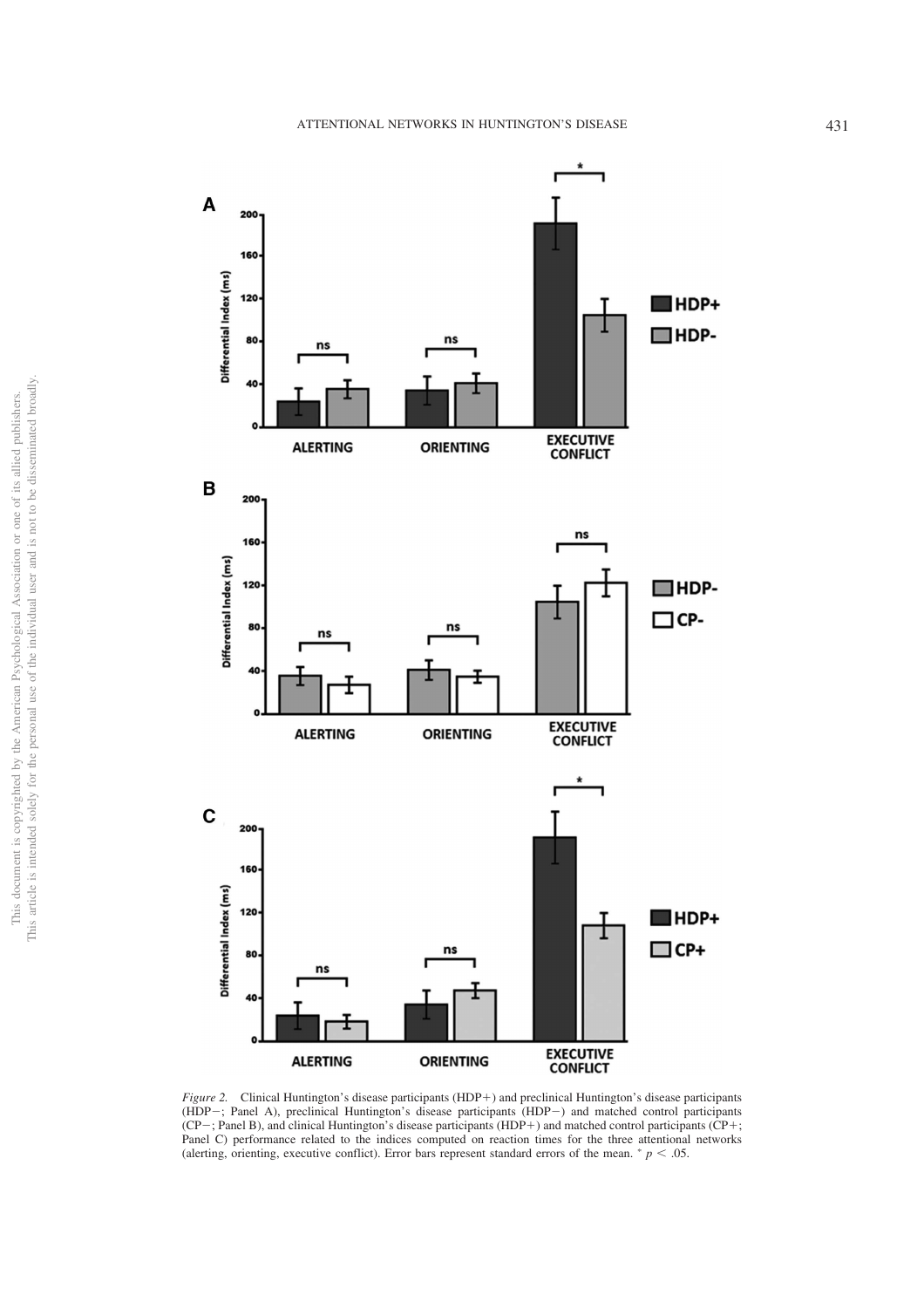ical HD for incongruent compared to congruent trials, which is in line with RT results and indexes a global deficit of the executive conflict network. Because  $HDP+$  and  $CP+$  groups were matched for demographical factors and because age was included as a covariate in the HD groups' comparison, this impairment cannot be explained by differences in these variables. Moreover, the control of comorbid psychopathological states and their absence of link with experimental results suggest that the deficit cannot be attributed to comorbid depressive or anxious symptomatology among HD patients.

It is important to note that this executive control deficit is not part of broader visuomotor or attentional impairments, which would encompass various subcomponents of attention. Indeed, alerting and orienting networks are preserved in clinical HD. These patients are thus still able to use their alerting network to increase their alertness or vigilance after a cue and to get ready for the processing of upcoming stimuli. Moreover, they have an intact ability to mobilize their orienting network following a spatial cue to move their attentional focus toward relevant information by successively disengaging attentional resources from a previous target and shifting them toward a new target. This differential deficit between preserved alerting or orienting and impaired executive conflict networks is not the mere consequence of a higher complexity for the executive control network, because earlier studies have shown a reverse pattern of deficits, notably in movement disorders. Indeed, Wilson's and Parkinson's diseases are related with preserved executive control network but impaired alerting (Han et al., 2014) or orienting (Zhou et al., 2012) networks, respectively, implying that the various pathologies leading to movement disorders are characterized by differential attentional deficits.

The present results are in line with previous ones showing impairments for cognitive subcomponents related to the executive conflict network, like attentional inhibitory control (Henderson et al., 2011), executive managing of the attentional resources (Peretti et al., 2008, 2010), or selective attention in clinical HD (Georgiou-Karistianis et al., 2012). Concerning alerting and orienting networks, previous results had led to mixed conclusions, some suggesting a preservation of these processes (Beste et al., 2008) and others showing impaired alertness (Duff et al., 2010; Hart et al., 2015) or orienting (Couette et al., 2008). However, the use of multidetermined tasks in these earlier studies cannot rule out the possibility that the observed deficits are related to the involvement of other attentional subcomponents (and potentially of executive control) in the task. The present study thus clarifies this debate by showing that alerting and orienting networks are preserved in clinical HD when a more specific measure is proposed.

Another central result of this study is the dissimilarity observed between preclinical and clinical HD, because attentional processes are preserved in preclinical HD, in line with most previous results (Hart et al., 2012, 2015; Lemiere et al., 2004; Malejko et al., 2014). However, because reduced brain activities during attentional tasks have been suggested in preclinical HD (Wolf et al., 2011), subtle attentional impairments might already be present at the cerebral level in preclinical HD while remaining undetectable by behavioral measures. The current study nevertheless clearly shows that the impairment observed for executive conflict in clinical HD is not related to the carrying of HD's gene but is rather the consequence of the neurodegenerative evolution observed at the clinical stage, as further illustrated by the correlational analyses showing significant links between disease severity (i.e., CGI score and disease stage) and executive control deficits. By distinguishing preclinical and clinical patients, our results support the proposal that attentional processes might constitute a biomarker of disease stage in HD (Dumas et al., 2013), but future studies on broader samples are needed to determine whether the ANT can be used as an efficient complementary tool to determine disease stage.

Several issues also require further examination in follow-up research. First, our experimental design did not include other neuropsychological measures, and no data were collected regarding cognitive and executive functions in HD patients. The links between executive control and other executive deficits repeatedly reported in HD (Beglinger et al., 2010; Beste et al., 2008) should be further explored to clearly determine the interactions between the executive control impairment reported here and the other cognitive functions impaired in clinical HD patients. Second, although it can be postulated that the attentional impairments observed here in clinical HD are related to the brain changes appearing during the course of the disease, no cerebral measures were performed in the present study, and future neuroimaging works are thus needed to determine the brain correlates of the executive control deficit, particularly regarding thalami, cingulate cortex, and superior-inferior frontal gyri, which are the key regions for executive control (Fan et al., 2005; Visintin et al., 2015). Eventually, although the preservation of alerting and orienting abilities in clinical HD excludes the hypothesis that executive control impairments might be the mere consequence of a far more global cognitive deficit, no measure of global intellectual functioning was performed, and it can thus not be excluded that the deficit observed for executive control might partly rely on more general cognitive disabilities in clinical HD.

Despite these limitations, the present results bare critical insights at both fundamental and clinical levels. At the fundamental level, they reinforce the experimental validity of the ANT theoretical model (Fan et al., 2002) by indicating that the three networks are independent because they can be differentially impaired. Our results, together with earlier ones, even constitute a convincing confirmation of this three-networks model in the field of movement disorders, because alerting, orienting, and executive conflict networks are respectively impaired in Wilson's (Han et al., 2014), Parkinson's (Zhou et al., 2012), and Huntington's diseases, each disease being related with a preservation of the two other networks (i.e., orienting and executive control in Wilson's disease, alerting and executive control in Parkinson's disease, alerting and orienting in HD). Beyond the ANT model (Petersen & Posner, 2012; Posner & Petersen, 1990), our results also bring some insights regarding the theoretical framework proposed by Stuss, Shallice, Alexander, and Picton (1995). According to this framework, the frontal lobe constitutes the chief structure of complex attentional processes. Indeed, this model (Stuss & Alexander, 2007; Stuss et al., 2005) is organized around an "anterior attentional system," relying on several frontal regions, which would manage three main attention-related subcomponents, namely energizing (i.e., initiating and sustaining attentional resources mobilization, relying on the superior medial frontal gyrus), task setting (i.e., establishing a stimulus–response link by associative learning, relying on the left lateral frontal gyrus), and monitoring (i.e., checking task accomplishment over time and ensuring its correct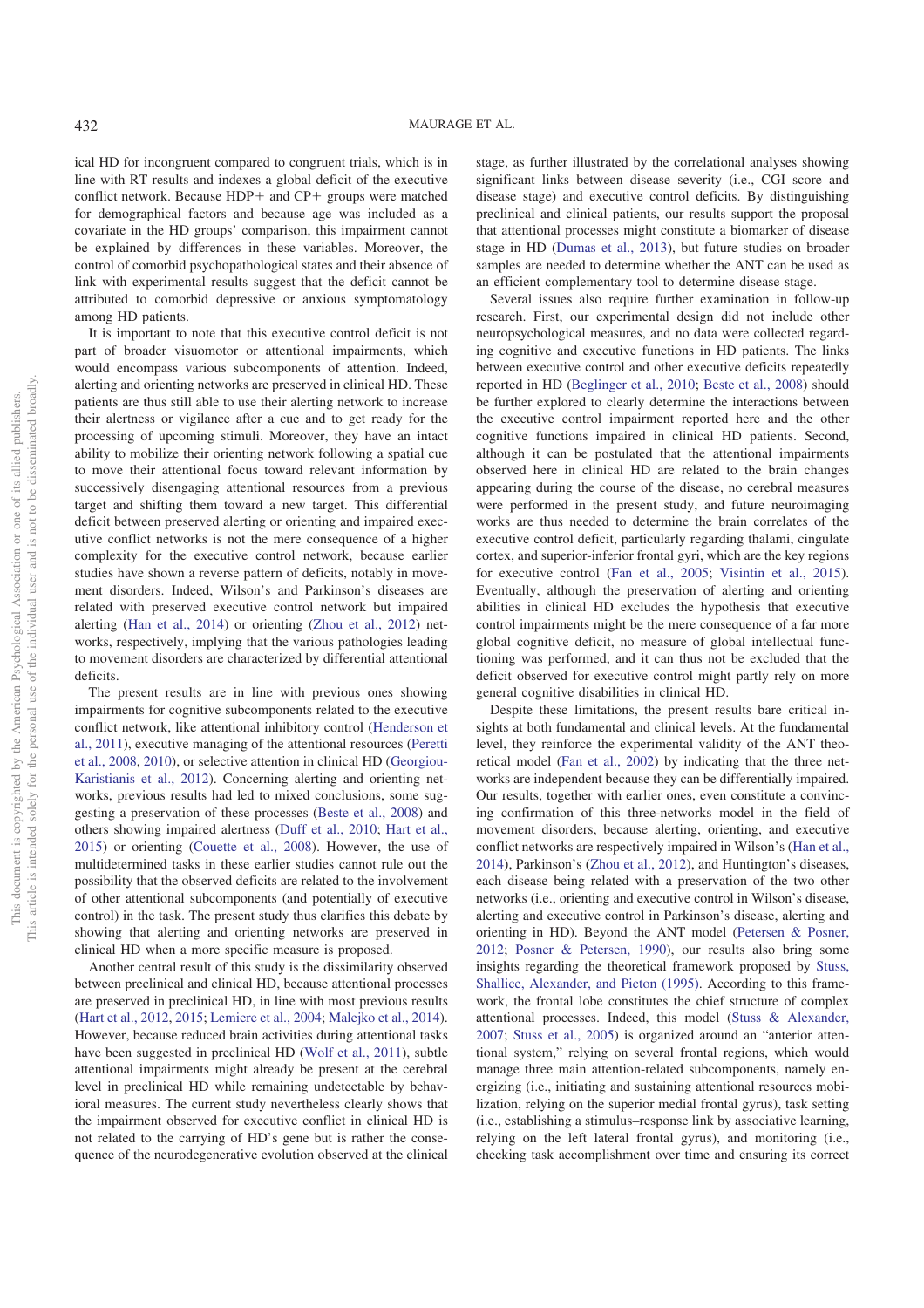execution, relying on the right lateral frontal gyrus). Although the present experimental design did not allow for exploring the brain correlates of attentional subcomponents, the massive deficit observed here in clinical HD for executive conflict abilities, known to rely on frontal networks, supports the proposal formulated by Stuss and colleagues that frontal cortex integrity is essential for efficient high-level attentional abilities and suggests that attentional deficits in HD might directly result from the frontal dysfunctions reported in this population (Eidelberg & Surmeier, 2011; Wolf & Klöppel, 2013). Conversely, the preservation of alerting and orienting networks in clinical HD also supports the hypothesis that lower level attentional subcomponents would involve regions other than the frontal ones (e.g., anterior cingulate cortex; Shallice, Stuss, Alexander, Picton, & Derkzen, 2008; Stuss & Alexander, 2007), which might be less damaged in clinical HD. A complementary explanation of the present results could be that, because alerting is centrally involved in the mobilization and sustaining of attentional resources, this network might be considered as part of the energizing system described in Stuss's (2005) theory. In this perspective, it can be hypothesized that the frontal areas involved in the alerting or energizing system (and particularly the superior medial frontal gyrus) might be less damaged in HD than are those underlying the executive control network and task setting or monitoring systems. Neuroimaging results have supported this proposal by showing preserved medial frontal gyrus structure in HD (Nopoulos et al., 2010), with conversely strongly impaired lateral frontal regions, even at the early stages of the disease (e.g., Matsui et al., 2014). However, neuroimaging studies further exploring the differential anatomical and functional deficits across the subcomponents of the frontal lobe should be conducted in HD to offer a more direct exploration of these proposals.

At the clinical level, our results underline the importance of cognitive deficits in clinical HD. In view of their role in daily life and treatment compliance (Beglinger et al., 2012; Paulsen & Long, 2014), rehabilitating attentional impairments might alleviate the disease's burden for patients and relatives. Earlier rehabilitation programs in HD were based on global attentional rehabilitation (Piira et al., 2014; Veenhuizen et al., 2011; Zinzi et al., 2007), but the present study makes the case for focusing these programs on the impaired attentional subcomponent (i.e., executive conflict), in line with what has been done in other populations (Serino et al., 2007; Thimm, Fink, Küst, Karbe, & Sturm, 2006). Moreover, because executive control mostly relies on frontal gyri, neuromodulation (up to now used only for motor cortex stimulation in HD; Ljubisavljevic, Ismail, & Filipovic, 2013; Medina & Túnez, 2010) could efficiently increase frontal activation and improve executive control (Brunoni & Vanderhasselt, 2014).

In conclusion, this first exploration of attentional networks in HD using the ANT allowed us to identify a differential deficit between impaired executive control and preserved alerting and orienting networks in clinical HD. This constitutes a significant step toward the precise identification of cognitive deficits related to the successive stages of the disease. Moreover, the present results offer a sound basis for the development of specific rehabilitation programs focusing on impaired attentional subcomponents.

## **References**

- Aron, A. R., Watkins, L., Sahakian, B. J., Monsell, S., Barker, R. A., & Robbins, T. W. (2003). Task-set switching deficits in early-stage Huntington's disease: Implications for basal ganglia function. *Journal of Cognitive Neuroscience, 15,* 629 – 642. http://dx.doi.org/10.1162/jocn .2003.15.5.629
- Bachoud-Lévi, A.-C., Rémy, P., Nguyen, J.-P., Brugières, P., Lefaucheur, J. P., Bourdet, C., . . . Peschanski, M. (2000). Motor and cognitive improvements in patients with Huntington's disease after neural transplantation. *Lancet, 356,* 1975–1979. http://dx.doi.org/10.1016/S0140- 6736(00)03310-9
- Beck, A. T., Steer, R. A., & Brown, G. K. (1998). *Beck Depression Inventory manuel* (2nd ed.) [Beck Depression Inventory manual (2nd ed.)]. Paris, France: Editions du Centre de Psychologie Appliquée.
- Beglinger, L. J., Duff, K., Allison, J., Theriault, D., O'Rourke, J. J., Leserman, A., & Paulsen, J. S. (2010). Cognitive change in patients with Huntington disease on the Repeatable Battery for the Assessment of Neuropsychological Status. *Journal of Clinical and Experimental Neuropsychology, 32,* 573–578. http://dx.doi.org/10.1080/13803390 903313564
- Beglinger, L. J., Prest, L., Mills, J. A., Paulsen, J. S., Smith, M. M., Gonzalez-Alegre, P., . . . Uc, E. Y. (2012). Clinical predictors of driving status in Huntington's disease. *Movement Disorders, 27,* 1146 –1152. http://dx.doi.org/10.1002/mds.25101
- Beste, C., Saft, C., Andrich, J., Gold, R., & Falkenstein, M. (2008). Stimulus-response compatibility in Huntington's disease: A cognitiveneurophysiological analysis. *Journal of Neurophysiology, 99,* 1213– 1223. http://dx.doi.org/10.1152/jn.01152.2007
- Brandt, J., Inscore, A. B., Ward, J., Shpritz, B., Rosenblatt, A., Margolis, R. L., & Ross, C. A. (2008). Neuropsychological deficits in Huntington's disease gene carriers and correlates of early "conversion." *Journal of Neuropsychiatry and Clinical Neurosciences, 20,* 466 – 472. http://dx .doi.org/10.1176/jnp.2008.20.4.466
- Brunoni, A. R., & Vanderhasselt, M. A. (2014). Working memory improvement with non-invasive brain stimulation of the dorsolateral prefrontal cortex: A systematic review and meta-analysis. *Brain and Cognition, 86,* 1–9. http://dx.doi.org/10.1016/j.bandc.2014.01.008
- Bublak, P., Redel, P., & Finke, K. (2006). Spatial and non-spatial attention deficits in neurodegenerative diseases: Assessment based on Bundesen's theory of visual attention (TVA). *Restorative Neurology and Neuroscience, 24,* 287–301.
- Couette, M., Bachoud-Levi, A. C., Brugieres, P., Sieroff, E., & Bartolomeo, P. (2008). Orienting of spatial attention in Huntington's Disease. *Neuropsychologia, 46,* 1391–1400. http://dx.doi.org/10.1016/j .neuropsychologia.2007.12.017
- Deiber, M. P., Ibañez, V., Missonnier, P., Rodriguez, C., & Giannakopoulos, P. (2013). Age-associated modulations of cerebral oscillatory patterns related to attention control. *NeuroImage, 82,* 531–546. http://dx .doi.org/10.1016/j.neuroimage.2013.06.037
- Duff, K., Paulsen, J., Mills, J., Beglinger, L. J., Moser, D. J., Smith, M. M., . . . the PREDICT-HD Investigators and Coordinators of the Huntington Study Group. (2010). Mild cognitive impairment in prediagnosed Huntington disease. *Neurology, 75,* 500 –507. http://dx.doi.org/10.1212/ WNL.0b013e3181eccfa2
- Dumas, E. M., van den Bogaard, S. J., Middelkoop, H. A., & Roos, R. A. (2013). A review of cognition in Huntington's disease. *Frontiers in Bioscience, S5,* 1–18. http://dx.doi.org/10.2741/S355
- Eidelberg, D., & Surmeier, D. J. (2011). Brain networks in Huntington disease. *Journal of Clinical Investigation, 121,* 484 – 492. http://dx.doi .org/10.1172/JCI45646
- Fan, J., Gu, X., Guise, K. G., Liu, X., Fossella, J., Wang, H., & Posner, M. I. (2009). Testing the behavioral interaction and integration of attentional networks. *Brain and Cognition, 70,* 209 –220. http://dx.doi .org/10.1016/j.bandc.2009.02.002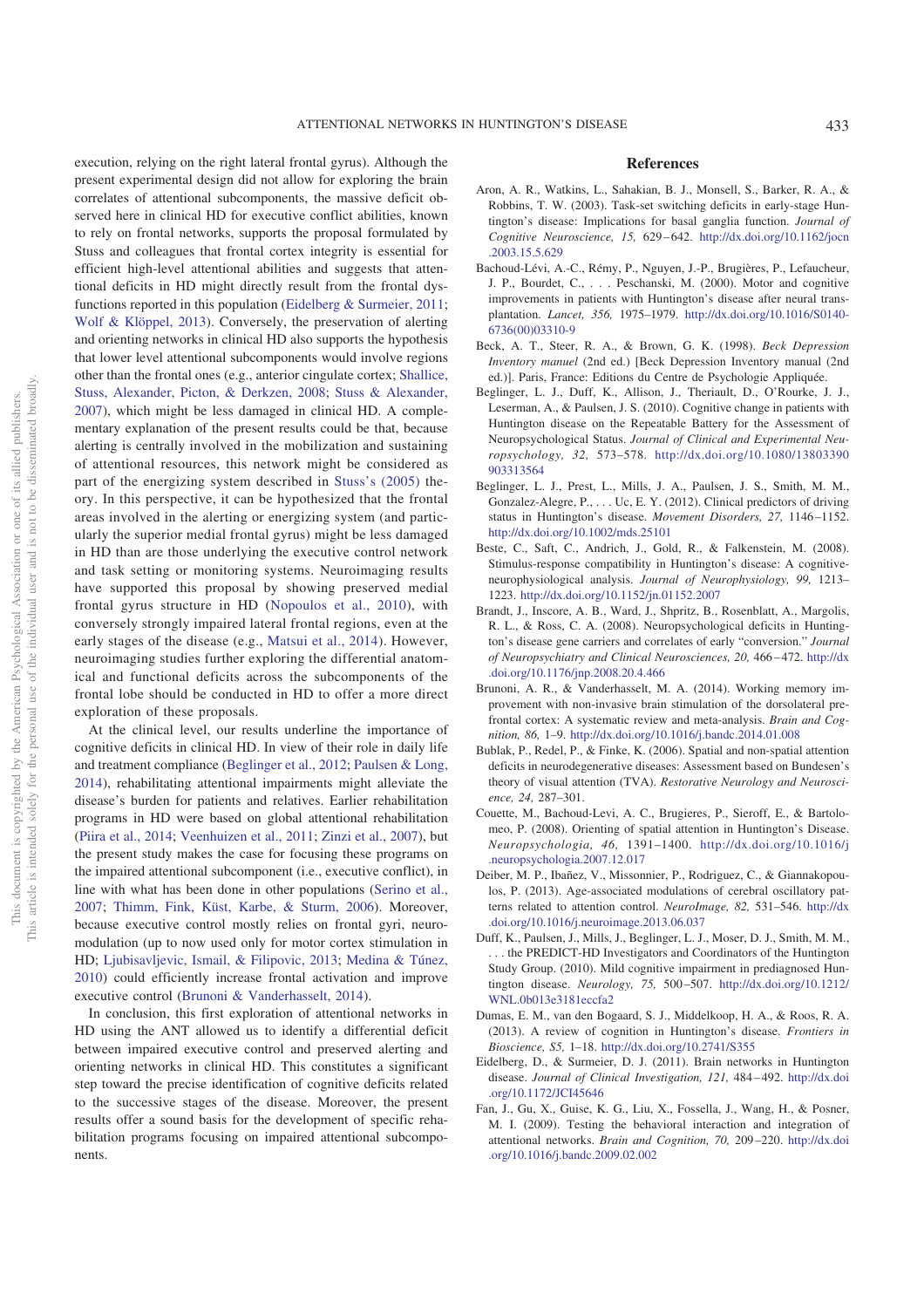- Fan, J., McCandliss, B. D., Fossella, J., Flombaum, J. I., & Posner, M. I. (2005). The activation of attentional networks. *NeuroImage, 26,* 471– 479. http://dx.doi.org/10.1016/j.neuroimage.2005.02.004
- Fan, J., McCandliss, B. D., Sommer, T., Raz, A., & Posner, M. I. (2002). Testing the efficiency and independence of attentional networks. *Journal of Cognitive Neuroscience, 14,* 340 –347. http://dx.doi.org/10.1162/ 089892902317361886
- Faul, F., Erdfelder, E., Lang, A. G., & Buchner, A. (2007). G<sup>\*</sup>Power 3: A flexible statistical power analysis program for the social, behavioral, and biomedical sciences. *Behavior Research Methods, 39,* 175–191. http:// dx.doi.org/10.3758/BF03193146
- Fernández, P. J., Campoy, G., García Santos, J. M., Antequera, M. M., García-Sevilla, J., Castillo, A.,... Fuentes, L. J. (2011). Is there a specific pattern of attention deficit in mild cognitive impairment with subcortical vascular features? Evidence from the attention network test. *Dementia and Geriatric Cognitive Disorders, 31,* 268 –275. http://dx.doi .org/10.1159/000327165
- Fernandez-Duque, D., & Black, S. E. (2006). Attentional networks in normal aging and Alzheimer's disease. *Neuropsychology, 20,* 133–143. http://dx.doi.org/10.1037/0894-4105.20.2.133
- Finke, K., Schneider, W. X., Redel, P., Dose, M., Kerkhoff, G., Müller, H. J., & Bublak, P. (2007). The capacity of attention and simultaneous perception of objects: A group study of Huntington's disease patients. *Neuropsychologia, 45,* 3272–3284. http://dx.doi.org/10.1016/j .neuropsychologia.2007.06.006
- Fusco, F. R., Chen, Q., Lamoreaux, W. J., Figueredo-Cardenas, G., Jiao, Y., Coffman, J. A.,... Reiner, A. (1999). Cellular localization of huntingtin in striatal and cortical neurons in rats: Lack of correlation with neuronal vulnerability in Huntington's disease. *Journal of Neuroscience, 19,* 1189 –1202.
- Georgiou, N., Bradshaw, J. L., Phillips, J. G., & Chiu, E. (1996). The effect of Huntington's disease and Gilles de la Tourette's syndrome on the ability to hold and shift attention. *Neuropsychologia, 34,* 843– 851. http://dx.doi.org/10.1016/0028-3932(95)00170-0
- Georgiou-Karistianis, N., Farrow, M., Wilson-Ching, M., Churchyard, A., Bradshaw, J. L., & Sheppard, D. M. (2012). Deficits in selective attention in symptomatic Huntington disease: Assessment using an attentional blink paradigm. *Cognitive and Behavioral Neurology*, 25, 1-6. http://dx.doi.org/10.1097/WNN.0b013e318248c503
- Guy, W. (1976). *ECDEU assessment manual for psychopharmacology* (1st ed.). Rockville, MD: U. S. Department of Health, Education, and Welfare.
- Han, Y., Zhang, F., Tian, Y., Hu, P., Li, B., & Wang, K. (2014). Selective impairment of attentional networks of alerting in Wilson's disease. *PLoS ONE, 9,* e100454. http://dx.doi.org/10.1371/journal.pone.0100454
- Harrington, D. L., Liu, D., Smith, M. M., Mills, J. A., Long, J. D., Aylward, E. H., & Paulsen, J. S. (2014). Neuroanatomical correlates of cognitive functioning in prodromal Huntington disease. *Brain and Behavior, 4,* 29 – 40. http://dx.doi.org/10.1002/brb3.185
- Hart, E. P., Dumas, E. M., Reijntjes, R. H. A. M., van der Hiele, K., van den Bogaard, S. J. A., Middelkoop, H. A., . . . van Dijk, J. G. (2012). Deficient sustained attention to response task and P300 characteristics in early Huntington's disease. *Journal of Neurology, 259,* 1191–1198. http://dx.doi.org/10.1007/s00415-011-6334-0
- Hart, E. P., Dumas, E. M., van Zwet, E. W., van der Hiele, K., Jurgens, C. K., Middelkoop, H. A.,... Roos, R. A. (2015). Longitudinal pilot-study of sustained attention to response task and P300 in manifest and pre-manifest Huntington's disease. *Journal of Neuropsychology, 9,* 10 –20. http://dx.doi.org/10.1111/jnp.12031
- Heeren, A., Maurage, P., Perrot, H., De Volder, A., Renier, L., Araneda, R., . . . Philippot, P. (2014). Tinnitus specifically alters the top-down executive control sub-component of attention: Evidence from the attention network task. *Behavioural Brain Research, 269,* 147–154. http://dx .doi.org/10.1016/j.bbr.2014.04.043
- Heeren, A., Maurage, P., & Philippot, P. (2015). Revisiting attentional processing of non-emotional cues in social anxiety: A specific impairment for the orienting network of attention. *Psychiatry Research, 228,* 136 –142. http://dx.doi.org/10.1016/j.psychres.2015.04.030
- Henderson, T., Georgiou-Karistianis, N., White, O., Millist, L., Williams, D. R., Churchyard, A., & Fielding, J. (2011). Inhibitory control during smooth pursuit in Parkinson's disease and Huntington's disease. *Movement Disorders, 26,* 1893–1899. http://dx.doi.org/10.1002/mds.23757
- Lawrence, A. D., Sahakian, B. J., Hodges, J. R., Rosser, A. E., Lange, K. W., & Robbins, T. W. (1996). Executive and mnemonic functions in early Huntington's disease. *Brain, 119,* 1633–1645. http://dx.doi.org/10 .1093/brain/119.5.1633
- Lemiere, J., Decruyenaere, M., Evers-Kiebooms, G., Vandenbussche, E., & Dom, R. (2004). Cognitive changes in patients with Huntington's disease (HD) and asymptomatic carriers of the HD mutation: A longitudinal follow-up study. *Journal of Neurology, 251,* 935–942. http://dx .doi.org/10.1007/s00415-004-0461-9
- Ljubisavljevic, M. R., Ismail, F. Y., & Filipovic, S. (2013). Transcranial magnetic stimulation of degenerating brain: A comparison of normal aging, Alzheimer's, Parkinson's and Huntington's disease. *Current Alzheimer Research, 10,* 578 –596. http://dx.doi.org/10.2174/156720 50113109990133
- Lyche, P., Jonassen, R., Stiles, T. C., Ulleberg, P., & Landrø, N. I. (2011). Attentional functions in major depressive disorders with and without comorbid anxiety. *Archives of Clinical Neuropsychology*, 26, 38-47. http://dx.doi.org/10.1093/arclin/acq095
- MacLeod, J. W., Lawrence, M. A., McConnell, M. M., Eskes, G. A., Klein, R. M., & Shore, D. I. (2010). Appraising the ANT: Psychometric and theoretical considerations of the attention network test. *Neuropsychology, 24,* 637– 651. http://dx.doi.org/10.1037/a0019803
- Mahoney, J. R., Verghese, J., Goldin, Y., Lipton, R., & Holtzer, R. (2010). Alerting, orienting, and executive attention in older adults. *Journal of the International Neuropsychological Society, 16,* 877– 889. http://dx.doi .org/10.1017/S1355617710000767
- Malejko, K., Weydt, P., Süßmuth, S. D., Grön, G., Landwehrmeyer, B. G., & Abler, B. (2014). Prodromal Huntington disease as a model for functional compensation of early neurodegeneration. *PLoS ONE, 9,* e114569. http://dx.doi.org/10.1371/journal.pone.0114569
- Matsui, J. T., Vaidya, J. G., Johnson, H. J., Magnotta, V. A., Long, J. D., Mills, J. A.,... Paulsen, J. S. (2014). Diffusion weighted imaging of prefrontal cortex in prodromal Huntington's disease. *Human Brain Mapping, 35,* 1562–1573. http://dx.doi.org/10.1002/hbm.22273
- Maurage, P., de Timary, P., Billieux, J., Collignon, M., & Heeren, A. (2014). Attentional alterations in alcohol dependence are underpinned by specific executive control deficits. *Alcoholism: Clinical and Experimental Research, 38,* 2105–2112. http://dx.doi.org/10.1111/acer.12444
- Maurage, P., Lahaye, M., Grynberg, D., Jeanjean, A., Guettat, L., Verellen-Dumoulin, C.,... Constant, E. (2016). Dissociating emotional and cognitive empathy in pre-clinical and clinical Huntington's disease. *Psychiatry Research, 237,* 103–108. http://dx.doi.org/10.1016/j.psychres .2016.01.070
- Medina, F. J., & Túnez, I. (2010). Huntington's disease: The value of transcranial magnetic stimulation. *Current Medicinal Chemistry, 17,* 2482–2491. http://dx.doi.org/10.2174/092986710791556078
- Moriya, J., & Tanno, Y. (2009). Dysfunction of attentional networks for non-emotional processing in negative affect. *Cognition and Emotion, 23,* 1090 –1105. http://dx.doi.org/10.1080/02699930802335018
- Nopoulos, P. C., Aylward, E. H., Ross, C. A., Johnson, H. J., Magnotta, V. A., Juhl, A. R., . . . the PREDICT-HD Investigators Coordinators of Huntington Study Group (HSG). (2010). Cerebral cortex structure in prodromal Huntington disease. *Neurobiology of Disease, 40,* 544 –554. http://dx.doi.org/10.1016/j.nbd.2010.07.014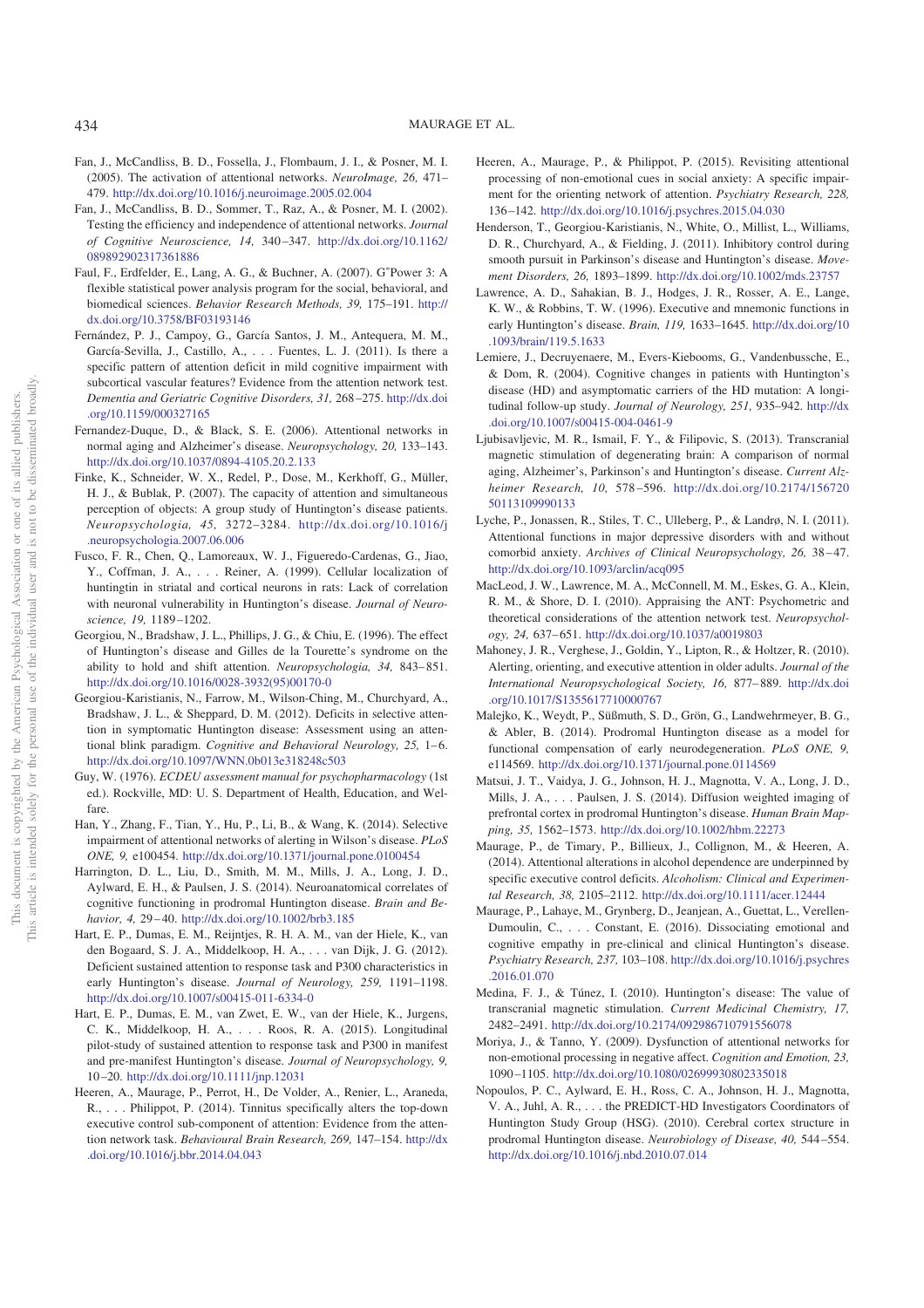- Orellana, G., Slachevsky, A., & Peña, M. (2012). Executive attention impairment in first-episode schizophrenia. *BMC Psychiatry, 12,* 154. http://dx.doi.org/10.1186/1471-244X-12-154
- O'Rourke, J. J., Beglinger, L. J., Smith, M. M., Mills, J., Moser, D. J., Rowe, K. C., . . . the PREDICT-HD Investigators of the Huntington Study Group. (2011). The Trail Making Test in prodromal Huntington disease: Contributions of disease progression to test performance. *Journal of Clinical and Experimental Neuropsychology, 33,* 567–579. http:// dx.doi.org/10.1080/13803395.2010.541228
- Paulsen, J. S., & Long, J. D. (2014). Onset of Huntington's disease: Can it be purely cognitive? *Movement Disorders, 29,* 1342–1350. http://dx.doi .org/10.1002/mds.25997
- Peretti, C. S., Ferreri, F., Blanchard, F., Bakchine, S., Peretti, C. R., Dobrescu, A.,... Chouinard, G. (2008). Normal and pathological aging of attention in presymptomatic Huntington's, Huntington's and Alzheimer's disease, and nondemented elderly subjects. *Psychotherapy and Psychosomatics, 77,* 139 –146. http://dx.doi.org/10.1159/000116607
- Peretti, C. S., Peretti, C., Chouinard, V. A., & Chouinard, G. (2010). Endogenous attention in normal elderly, presymptomatic Huntington's disease and Huntington's disease subjects. In N. E. Tunali (Ed.), *Huntington's disease—Core concepts and current advances* (pp. 233–242). New York, NY: Intech.
- Petersen, S. E., & Posner, M. I. (2012). The attention system of the human brain: 20 years after. *Annual Review of Neuroscience, 35,* 73– 89. http:// dx.doi.org/10.1146/annurev-neuro-062111-150525
- Piira, A., van Walsem, M. R., Mikalsen, G., Øie, L., Frich, J. C., & Knutsen, S. (2014). Effects of a two-year intensive multidisciplinary rehabilitation program for patients with Huntington's disease: A prospective intervention study. *PLoS Currents, 6,* 1.
- Posner, M. I., & Petersen, S. E. (1990). The attention system of the human brain. *Annual Review of Neuroscience, 13,* 25– 42. http://dx.doi.org/10 .1146/annurev.ne.13.030190.000325
- Psychology Software Tools. (2012). E-Prime 2.0 (Computer Software). Retrieved from http://www.pstnet.com
- Reading, S. A., Yassa, M. A., Bakker, A., Dziorny, A. C., Gourley, L. M., Yallapragada, V., . . . Ross, C. A. (2005). Regional white matter change in pre-symptomatic Huntington's disease: A diffusion tensor imaging study. Psychiatry Research: Neuroimaging, 140, 55-62. http://dx.doi .org/10.1016/j.pscychresns.2005.05.011
- Roos, R. A. (2010). Huntington's disease: A clinical review. *Orphanet Journal of Rare Diseases, 5,* 40. http://dx.doi.org/10.1186/1750-1172- 5-40
- Rosenblatt, A. (2007). Neuropsychiatry of Huntington's disease. *Dialogues in Clinical Neuroscience, 9,* 191–197.
- Ross, C. A., & Tabrizi, S. J. (2011). Huntington's disease: From molecular pathogenesis to clinical treatment. *Lancet Neurology, 10,* 83–98. http:// dx.doi.org/10.1016/S1474-4422(10)70245-3
- Sapp, E., Schwarz, C., Chase, K., Bhide, P. G., Young, A. B., Penney, J., . . . DiFiglia, M. (1997). Huntingtin localization in brains of normal and Huntington's disease patients. *Annals of Neurology, 42,* 604 – 612. http:// dx.doi.org/10.1002/ana.410420411
- Say, M. J., Jones, R., Scahill, R. I., Dumas, E. M., Coleman, A., Santos, R. C., . . . the TRACK-HD Investigators. (2011). Visuomotor integration deficits precede clinical onset in Huntington's disease. *Neuropsychologia, 49,* 264 –270. http://dx.doi.org/10.1016/j.neuropsychologia.2010.11 .016
- Serino, A., Ciaramelli, E., Santantonio, A. D., Malagù, S., Servadei, F., & Làdavas, E. (2007). A pilot study for rehabilitation of central executive deficits after traumatic brain injury. *Brain Injury, 21,* 11–19. http://dx .doi.org/10.1080/02699050601151811
- Shallice, T., Stuss, D. T., Alexander, M. P., Picton, T. W., & Derkzen, D. (2008). The multiple dimensions of sustained attention. *Cortex, 44,* 794 – 805. http://dx.doi.org/10.1016/j.cortex.2007.04.002
- Sheehan, D. V., Lecrubier, Y., Sheehan, K. H., Amorim, P., Janavs, J., Weiller, E.,... Dunbar, G. C. (1998). The Mini-International Neuropsychiatric Interview (M. I. N. I.): The development and validation of a structured diagnostic psychiatric interview for *DSM–IV* and ICD-10. *Journal of Clinical Psychiatry, 59*(Suppl. 20), 22–33.
- Sommerfeldt, S. L., Cullen, K. R., Han, G., Fryza, B. J., Houri, A. K., & Klimes-Dougan, B. (2016). Executive attention impairment in adolescents with major depressive disorder. *Journal of Clinical Child and Adolescent Psychology, 45,* 69 – 83. http://dx.doi.org/10.1080/15374416 .2015.1072823
- Spielberger, D. C., Gorsuch, R. L., Lushene, R. L., Vagg, P. R., & Jacobs, G. A. (1983). *Manual for the State-Trait Anxiety Inventory* (1st ed.). Palo Alto, CA: Consulting Psychologists Press.
- Sprengelmeyer, R., Lange, H., & Hömberg, V. (1995). The pattern of attentional deficits in Huntington's disease. *Brain, 118,* 145–152. http:// dx.doi.org/10.1093/brain/118.1.145
- Stout, J. C., Paulsen, J. S., Queller, S., Solomon, A. C., Whitlock, K. B., Campbell, J. C.,... Aylward, E. H. (2011). Neurocognitive signs in prodromal Huntington disease. *Neuropsychology, 25,* 1–14. http://dx.doi .org/10.1037/a0020937
- Sturrock, A., & Leavitt, B. R. (2010). The clinical and genetic features of Huntington disease. *Journal of Geriatric Psychiatry and Neurology, 23,* 243–259. http://dx.doi.org/10.1177/0891988710383573
- Stuss, D. T., & Alexander, M. P. (2007). Is there a dysexecutive syndrome? *Philosophical Transactions of the Royal Society of London Series B: Biological Sciences, 362,* 901–915. http://dx.doi.org/10.1098/rstb.2007 .2096
- Stuss, D. T., Alexander, M. P., Shallice, T., Picton, T. W., Binns, M. A., Macdonald, R.,... Katz, D. I. (2005). Multiple frontal systems controlling response speed. *Neuropsychologia, 43,* 396 – 417. http://dx.doi .org/10.1016/j.neuropsychologia.2004.06.010
- Stuss, D. T., Shallice, T., Alexander, M. P., & Picton, T. W. (1995). A multidisciplinary approach to anterior attentional functions. *Annals of the New York Academy of Sciences, 769,* 191–212. http://dx.doi.org/10 .1111/j.1749-6632.1995.tb38140.x
- Thimm, M., Fink, G. R., Küst, J., Karbe, H., & Sturm, W. (2006). Impact of alertness training on spatial neglect: A behavioural and fMRI study. *Neuropsychologia, 44,* 1230 –1246. http://dx.doi.org/10.1016/j .neuropsychologia.2005.09.008
- Thompson, J. C., Poliakoff, E., Sollom, A. C., Howard, E., Craufurd, D., & Snowden, J. S. (2010). Automaticity and attention in Huntington's disease: When two hands are not better than one. *Neuropsychologia, 48,* 171–178. http://dx.doi.org/10.1016/j.neuropsychologia.2009.09.002
- Tortella-Feliu, M., Morillas-Romero, A., Balle, M., Bornas, X., Llabrés, J., & Pacheco-Unguetti, A. P. (2014). Attentional control, attentional network functioning, and emotion regulation styles. *Cognition and Emotion, 28,* 769 –780. http://dx.doi.org/10.1080/02699931.2013.860889
- Urbanek, C., Weinges-Evers, N., Bellmann-Strobl, J., Bock, M., Dörr, J., Hahn, E.,... Paul, F. (2010). Attention network test reveals alerting network dysfunction in multiple sclerosis. *Multiple Sclerosis Journal, 16,* 93–99. http://dx.doi.org/10.1177/1352458509350308
- van Duijn, E., Kingma, E. M., & van der Mast, R. C. (2007). Psychopathology in verified Huntington's disease gene carriers. *Journal of Neuropsychiatry and Clinical Neurosciences, 19,* 441– 448. http://dx.doi .org/10.1176/jnp.2007.19.4.441
- Veenhuizen, R. B., Kootstra, B., Vink, W., Posthumus, J., van Bekkum, P., Zijlstra, M., & Dokter, J. (2011). Coordinated multidisciplinary care for ambulatory Huntington's disease patients: Evaluation of 18 months of implementation. *Orphanet Journal of Rare Diseases, 6,* 77. http://dx.doi .org/10.1186/1750-1172-6-77
- Verny, C., Allain, P., Prudean, A., Malinge, M. C., Gohier, B., Scherer, C., . . . Le Gall, D. (2007). Cognitive changes in asymptomatic carriers of the Huntington disease mutation gene. *European Journal of Neurology, 14,* 1344 –1350. http://dx.doi.org/10.1111/j.1468-1331.2007.01975.x